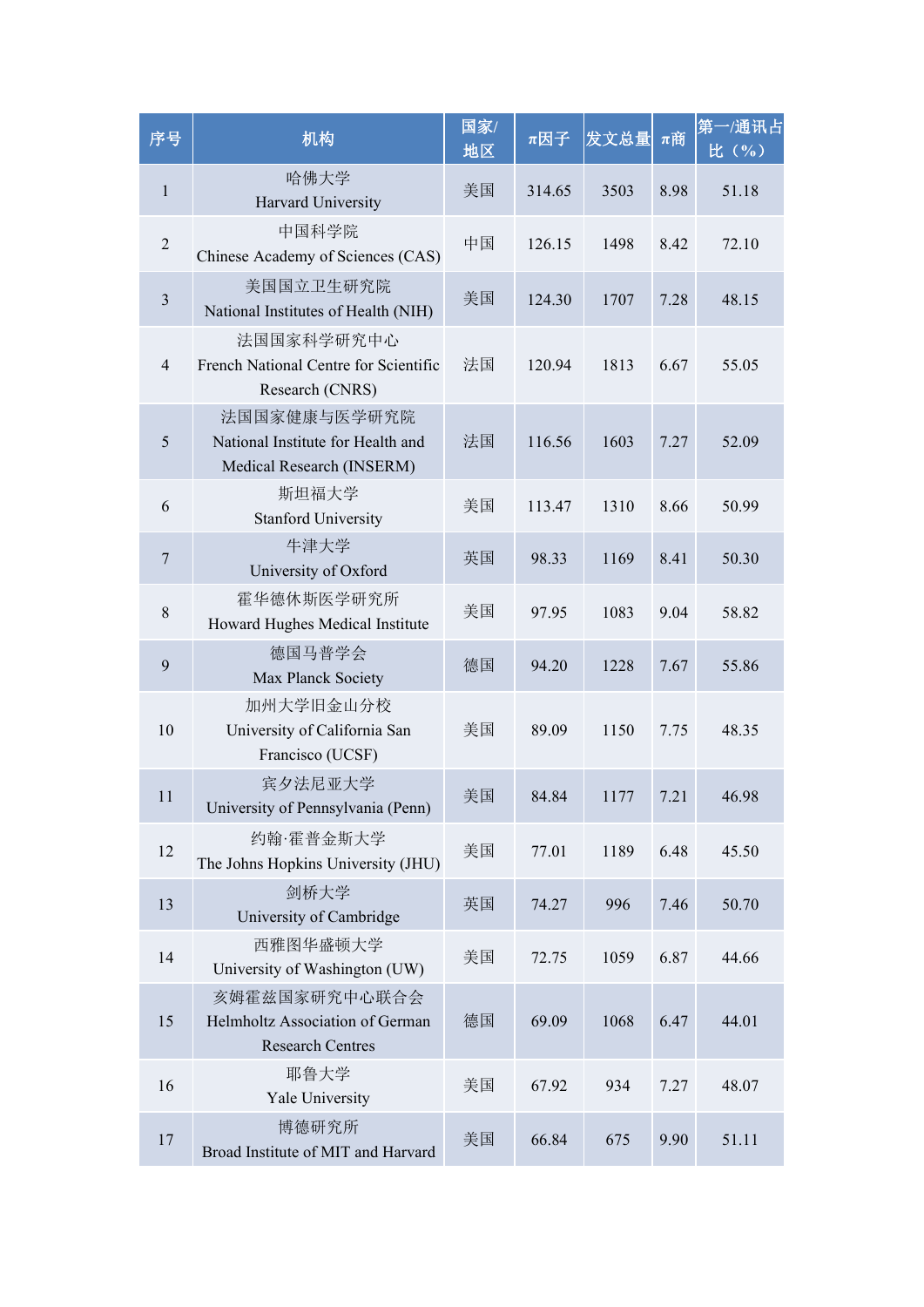| 18 | 加州大学圣地亚哥分校<br>University of California, San Diego<br>(UC San Diego)             | 美国  | 66.40 | 980 | 6.78 | 45.61 |
|----|---------------------------------------------------------------------------------|-----|-------|-----|------|-------|
| 19 | 康奈尔大学<br><b>Cornell University</b>                                              | 美国  | 65.51 | 907 | 7.22 | 49.06 |
| 20 | 伦敦大学学院<br>University College London (UCL)                                       | 英国  | 64.93 | 980 | 6.63 | 40.61 |
| 21 | 哥伦比亚大学<br>Columbia University in the City of<br>New York (CU)                   | 美国  | 64.62 | 964 | 6.70 | 42.74 |
| 22 | 圣路易斯华盛顿大学<br>Washington University in St. Louis<br>(WUSTL)                      | 美国  | 64.20 | 848 | 7.57 | 48.35 |
| 23 | 多伦多大学<br>University of Toronto (U of T)                                         | 加拿大 | 63.49 | 965 | 6.58 | 44.15 |
| 24 | 英国医学研究理事会<br>Medical Research Council (MRC)                                     | 英国  | 60.19 | 775 | 7.77 | 51.48 |
| 25 | 密歇根大学<br>University of Michigan (U-M)                                           | 美国  | 55.95 | 911 | 6.14 | 43.91 |
| 26 | 加州大学洛杉矶分校<br>University of California Los Angeles<br>(UCLA)                     | 美国  | 52.15 | 774 | 6.74 | 43.15 |
| 27 | 麻省理工学院<br>Massachusetts Institute of<br>Technology (MIT)                        | 美国  | 51.28 | 536 | 9.57 | 60.26 |
| 28 | 杜克大学<br>Duke University                                                         | 美国  | 50.85 | 778 | 6.54 | 41.77 |
| 29 | 纽约大学<br>New York University (NYU)                                               | 美国  | 50.34 | 710 | 7.09 | 47.46 |
| 30 | 纪念斯隆凯特琳癌症中心<br>Memorial Sloan Kettering Cancer<br>Center (MSKCC)                | 美国  | 49.17 | 532 | 9.24 | 46.24 |
| 31 | 伦敦帝国理工学院<br>Imperial College London (ICL)                                       | 英国  | 47.38 | 689 | 6.88 | 42.09 |
| 32 | 西奈山伊坎医学院<br>Icahn School of Medicine at Mount<br>Sinai (ISMMS)                  | 美国  | 46.54 | 697 | 6.68 | 38.02 |
| 33 | 意大利 IRCCS 研究所<br>Istituto Di Ricovero e Cura a<br>Carattere Scientifico (IRCCS) | 意大利 | 46.40 | 758 | 6.12 | 30.21 |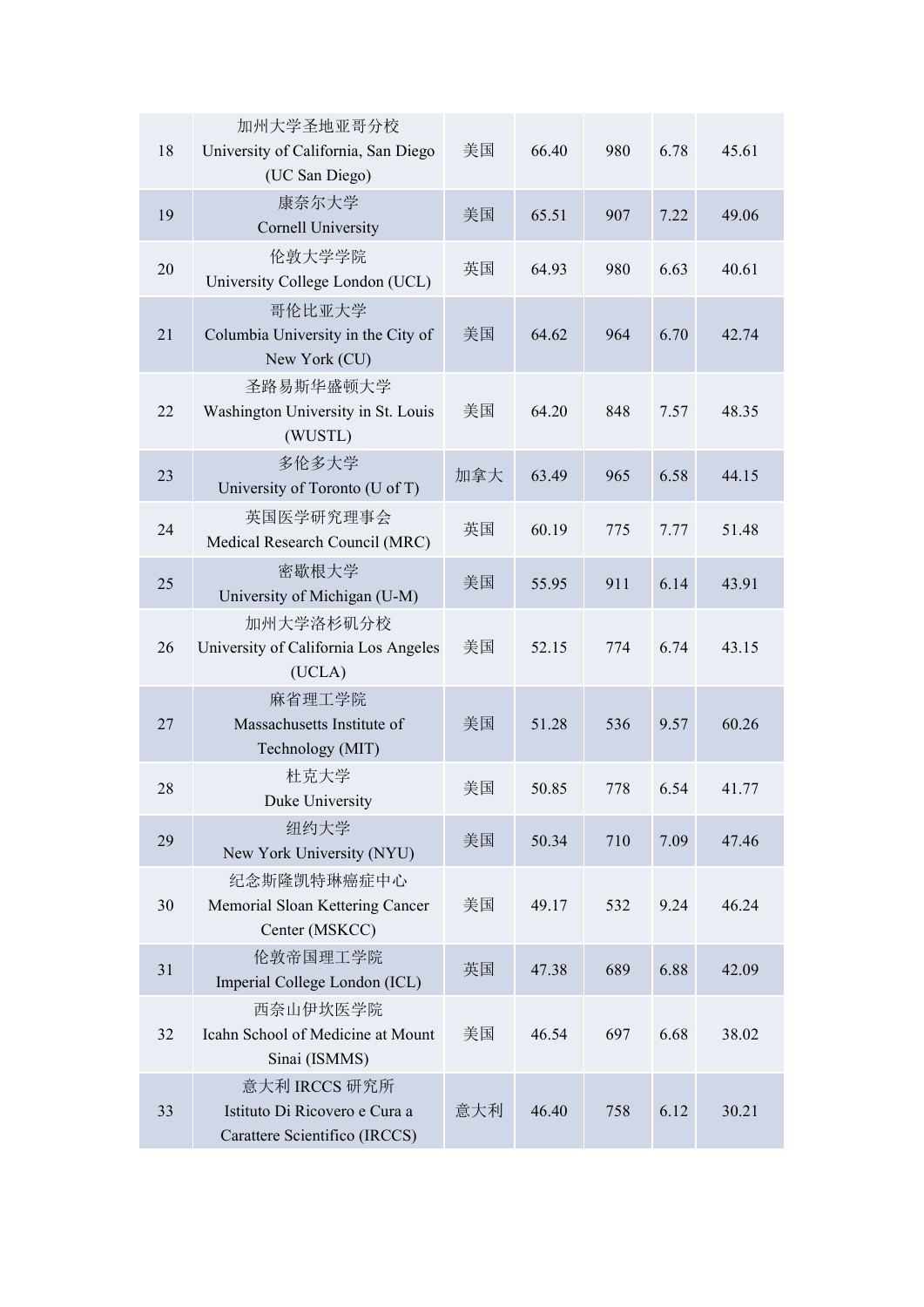| 34 | 德克萨斯大学达拉斯分校<br>The University of Texas at Dallas<br>(UT Dallas)                                               | 美国   | 45.42 | 578 | 7.86 | 51.38 |
|----|---------------------------------------------------------------------------------------------------------------|------|-------|-----|------|-------|
| 35 | 匹兹堡大学<br>University of Pittsburgh (Pitt)                                                                      | 美国   | 45.17 | 757 | 5.97 | 45.31 |
| 36 | 卡罗林斯卡学院<br>Karolinska Institute (KI)                                                                          | 瑞典   | 44.39 | 675 | 6.58 | 45.78 |
| 37 | 哥本哈根大学<br>University of Copenhagen (UCPH)                                                                     | 丹麦   | 43.82 | 698 | 6.28 | 42.55 |
| 38 | 德克萨斯大学达拉斯西南医学中心<br>The University of Texas<br>Southwestern Medical Center (UT<br>Southwestern Medical Center) | 美国   | 43.74 | 543 | 8.05 | 52.12 |
| 39 | 北京大学<br>Peking University (PKU)                                                                               | 中国   | 43.36 | 568 | 7.63 | 60.92 |
| 40 | 埃文斯通西北大学<br>Northwestern University (NU)                                                                      | 美国   | 41.62 | 594 | 7.01 | 49.66 |
| 41 | 墨尔本大学<br>The University of Melbourne<br>(UniMelb)                                                             | 澳大利亚 | 40.80 | 651 | 6.27 | 42.86 |
| 42 | 美国退伍军人事务部<br>U.S. Department of Veterans Affairs                                                              | 美国   | 40.71 | 762 | 5.34 | 39.63 |
| 43 | 加州大学伯克利分校<br>University of California Berkeley<br>(UC Berkeley)                                               | 美国   | 40.38 | 572 | 7.06 | 52.45 |
| 44 | 德克萨斯大学安德森癌症中心<br>The University of Texas MD<br>Anderson Cancer Center                                         | 美国   | 39.53 | 502 | 7.87 | 46.22 |
| 45 | 范德比尔特大学<br>Vanderbilt University (VU)                                                                         | 美国   | 39.06 | 673 | 5.80 | 38.93 |
| 46 | 洛桑联邦理工大学<br>Swiss Federal Institute of Technology<br>in Lausanne (EPFL)                                       | 瑞士   | 38.65 | 552 | 7.00 | 52.54 |
| 47 | 复旦大学<br><b>Fudan University</b>                                                                               | 中国   | 38.08 | 500 | 7.62 | 66.20 |
| 48 | 明尼苏达州马约诊所<br>Mayo Clinic                                                                                      | 美国   | 37.83 | 562 | 6.73 | 39.50 |
| 49 | 巴黎公共医疗救助机构<br>Assistance Publique-Hôpitaux de<br>Paris (AP-HP)                                                | 法国   | 37.18 | 589 | 6.31 | 38.37 |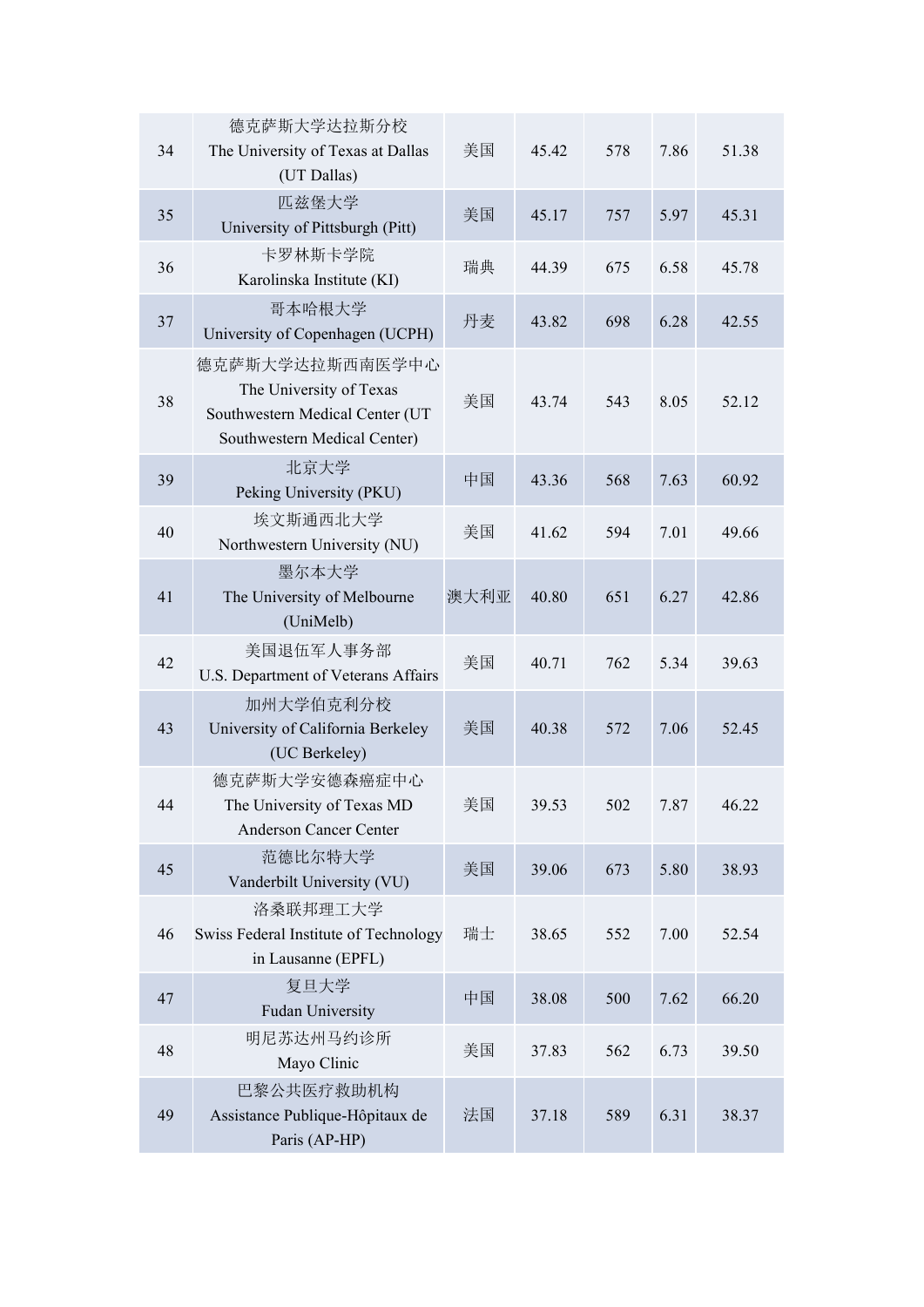| 50 | 北卡罗莱纳大学查佩尔山分校<br>University of North Carolina at<br>Chapel Hill (UNC)                                    | 美国   | 37.00 | 603 | 6.14  | 38.81 |
|----|----------------------------------------------------------------------------------------------------------|------|-------|-----|-------|-------|
| 51 | 上海交通大学<br>Shanghai Jiao Tong University<br>(SJTU)                                                        | 中国   | 36.53 | 507 | 7.20  | 63.31 |
| 52 | 贝勒医学院<br>Baylor College of Medicine (BCM)                                                                | 美国   | 35.70 | 544 | 6.56  | 45.04 |
| 53 | 艾默理大学<br><b>Emory University</b>                                                                         | 美国   | 34.44 | 657 | 5.24  | 34.09 |
| 54 | 伦敦国王学院<br>King's College London (KCL)                                                                    | 英国   | 34.09 | 596 | 5.72  | 35.07 |
| 55 | 芝加哥大学<br>The University of Chicago<br>(UChicago)                                                         | 美国   | 34.05 | 490 | 6.95  | 46.73 |
| 56 | 浙江大学<br>Zhejiang University (ZJU)                                                                        | 中国   | 33.52 | 438 | 7.65  | 65.98 |
| 57 | 洛克菲勒大学<br>The Rockefeller University                                                                     | 美国   | 33.23 | 312 | 10.65 | 60.26 |
| 58 | 中山大学<br>Sun Yat-sen University (SYSU)                                                                    | 中国   | 32.84 | 439 | 7.48  | 63.78 |
| 59 | 中国医学科学院北京协和医学院<br>Chinese Academy of Medical<br>Sciences & Peking Union Medical<br>College (CAMS & PUMC) | 中国   | 32.65 | 368 | 8.87  | 65.76 |
| 60 | 清华大学<br>Tsinghua University (TH)                                                                         | 中国   | 32.55 | 369 | 8.82  | 68.83 |
| 61 | 巴黎第四大学<br>Paris Sorbonne University (Paris 4)                                                            | 法国   | 31.94 | 519 | 6.15  | 42.97 |
| 62 | 爱丁堡大学<br>The University of Edinburgh(ED)                                                                 | 英国   | 30.28 | 481 | 6.30  | 40.96 |
| 63 | 东京大学<br>The University of Tokyo (UTokyo)                                                                 | 日本   | 30.10 | 489 | 6.16  | 52.35 |
| 64 | 莫纳什大学<br>Monash University                                                                               | 澳大利亚 | 29.04 | 483 | 6.01  | 39.54 |
| 65 | 欧洲分子生物学实验室<br>European Molecular Biology<br>Laboratory (EMBL)                                            | 德国   | 28.61 | 374 | 7.65  | 50.27 |
| 66 | 苏黎世大学<br>University of Zurich (UZH)                                                                      | 瑞士   | 28.26 | 448 | 6.31  | 48.44 |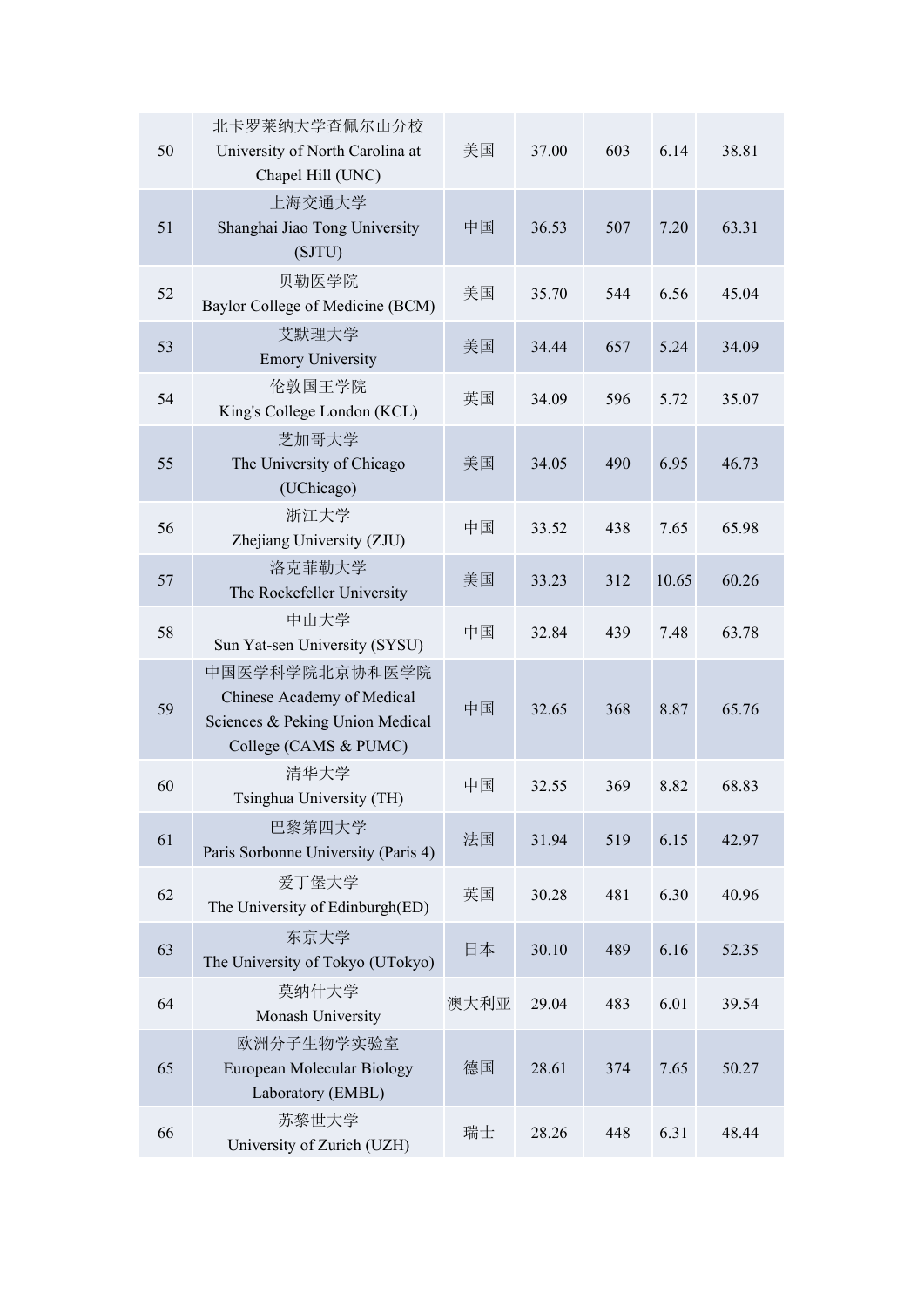| 67     | 威斯康星大学麦迪逊分校<br>University of Wisconsin-Madison<br>(UW-Madison)                               | 美国  | 28.00 | 522 | 5.36 | 45.59 |
|--------|----------------------------------------------------------------------------------------------|-----|-------|-----|------|-------|
| 68     | 麦吉尔大学<br>McGill University                                                                   | 加拿大 | 27.92 | 456 | 6.12 | 48.68 |
| 69     | 阿姆斯特丹大学<br>University of Amsterdam (UvA)                                                     | 荷兰  | 27.48 | 441 | 6.23 | 39.91 |
| $70\,$ | 海德堡大学<br>Heidelberg University (Uni<br>Heidelberg)                                           | 德国  | 27.30 | 470 | 5.81 | 41.70 |
| 71     | 夏丽特医学院<br><b>Charite-University Berlin</b>                                                   | 德国  | 27.05 | 401 | 6.75 | 39.90 |
| 72     | 西班牙国家研究委员会<br>Spanish National Research Council<br>(CSIC)                                    | 西班牙 | 26.83 | 454 | 5.91 | 55.73 |
| 73     | 苏黎世联邦理工学院<br>Swiss Federal Institute of Technology<br>Zurich (ETH Zurich)                    | 瑞士  | 26.68 | 398 | 6.70 | 51.26 |
| 74     | 天主教鲁汶大学<br>Catholic University of Leuven (KU<br>Leuven)                                      | 比利时 | 26.60 | 420 | 6.33 | 39.52 |
| 75     | 科罗拉多大学安舒茨医学分校<br>University of Colorado Denver  <br>Anschutz Medical Campus (CU<br>Anschutz) | 美国  | 26.50 | 473 | 5.60 | 38.48 |
| 76     | 乌得勒支大学<br>Utrecht University (UU)                                                            | 荷兰  | 25.91 | 455 | 5.69 | 36.04 |
| $77\,$ | 弗雷德哈钦森癌症研究中心<br>Fred Hutchinson Cancer Research<br>Center (FHCRC)                            | 美国  | 25.64 | 380 | 6.75 | 41.84 |
| 78     | 慕尼黑大学<br>Ludwig Maximilian University of<br>Munich (LMU)                                     | 德国  | 25.62 | 453 | 5.66 | 41.94 |
| 79     | 英属哥伦比亚大学<br>The University of British Columbia<br>(UBC)                                      | 加拿大 | 25.19 | 467 | 5.39 | 36.62 |
| 80     | 巴塞尔大学<br>University of Basel (UB)                                                            | 瑞士  | 25.06 | 327 | 7.67 | 49.54 |
| 81     | 南加州大学<br>University of Southern California<br>(USC)                                          | 美国  | 24.87 | 436 | 5.70 | 38.76 |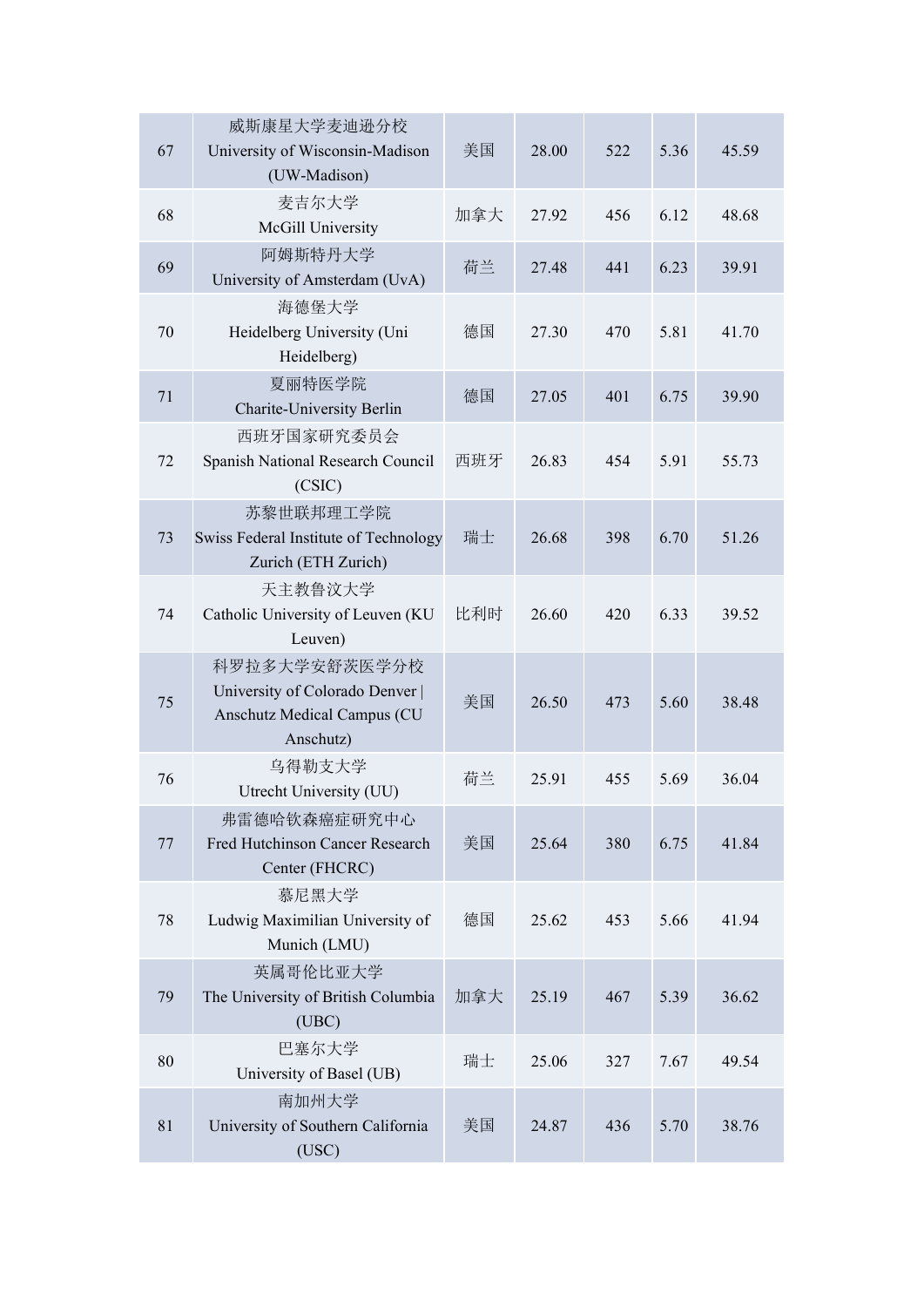| 82     | 慕尼黑理工大学<br>Technical University Munich (TUM)                     | 德国   | 24.76 | 375 | 6.60 | 40.27 |
|--------|------------------------------------------------------------------|------|-------|-----|------|-------|
| 83     | 卡罗斯三世医学健康研究院<br>Institute of Health Carlos III (ISCIII)          | 西班牙  | 24.43 | 407 | 6.00 | 41.52 |
| 84     | 明尼苏达大学<br>University of Minnesota (UMN)                          | 美国   | 24.38 | 455 | 5.36 | 36.92 |
| 85     | 魏茨曼科学研究所<br>Weizmann Institute of Science (WIS)                  | 以色列  | 24.27 | 248 | 9.79 | 62.10 |
| 86     | 法国巴斯德研究所<br>Pasteur Institute, France                            | 法国   | 24.08 | 398 | 6.05 | 45.73 |
| $87\,$ | 昆士兰大学<br>The University of Queensland (UQ)                       | 澳大利亚 | 23.95 | 393 | 6.09 | 45.55 |
| 88     | 俄亥俄州立大学<br>The Ohio State University (OSU)                       | 美国   | 23.09 | 421 | 5.49 | 41.57 |
| 89     | 印第安纳大学<br>Indiana University (IU)                                | 美国   | 22.99 | 426 | 5.40 | 40.14 |
| 90     | 加州大学戴维斯分校<br>University of California Davis (UC<br>Davis)        | 美国   | 22.98 | 430 | 5.34 | 43.26 |
| 91     | 首尔大学<br>Seoul National University (SNU)                          | 韩国   | 22.91 | 327 | 7.01 | 58.41 |
| 92     | 鹿特丹伊拉斯谟大学<br>Erasmus University Rotterdam<br>(EUR)               | 荷兰   | 22.46 | 376 | 5.97 | 34.31 |
| 93     | 犹他大学<br>University of Utah (Utah)                                | 美国   | 22.05 | 393 | 5.61 | 35.88 |
| 94     | 波士顿大学<br><b>Boston University (BU)</b>                           | 美国   | 22.02 | 412 | 5.34 | 35.19 |
| 95     | 加州理工学院<br>California Institute of Technology<br>(Caltech)        | 美国   | 21.86 | 244 | 8.96 | 52.46 |
| 96     | 普林斯顿大学<br>Princeton University                                   | 美国   | 21.78 | 250 | 8.71 | 63.60 |
| 97     | 新加坡国立大学<br>National University of Singapore<br>(NUS)             | 新加坡  | 21.35 | 359 | 5.95 | 49.30 |
| 98     | 洛桑大学<br>University of Lausanne (UNIL)                            | 瑞士   | 21.31 | 357 | 5.97 | 41.46 |
| 99     | 圣犹大儿童研究医院<br>St. Jude Children's Research Hospital<br>(St. Jude) | 美国   | 21.23 | 229 | 9.27 | 46.29 |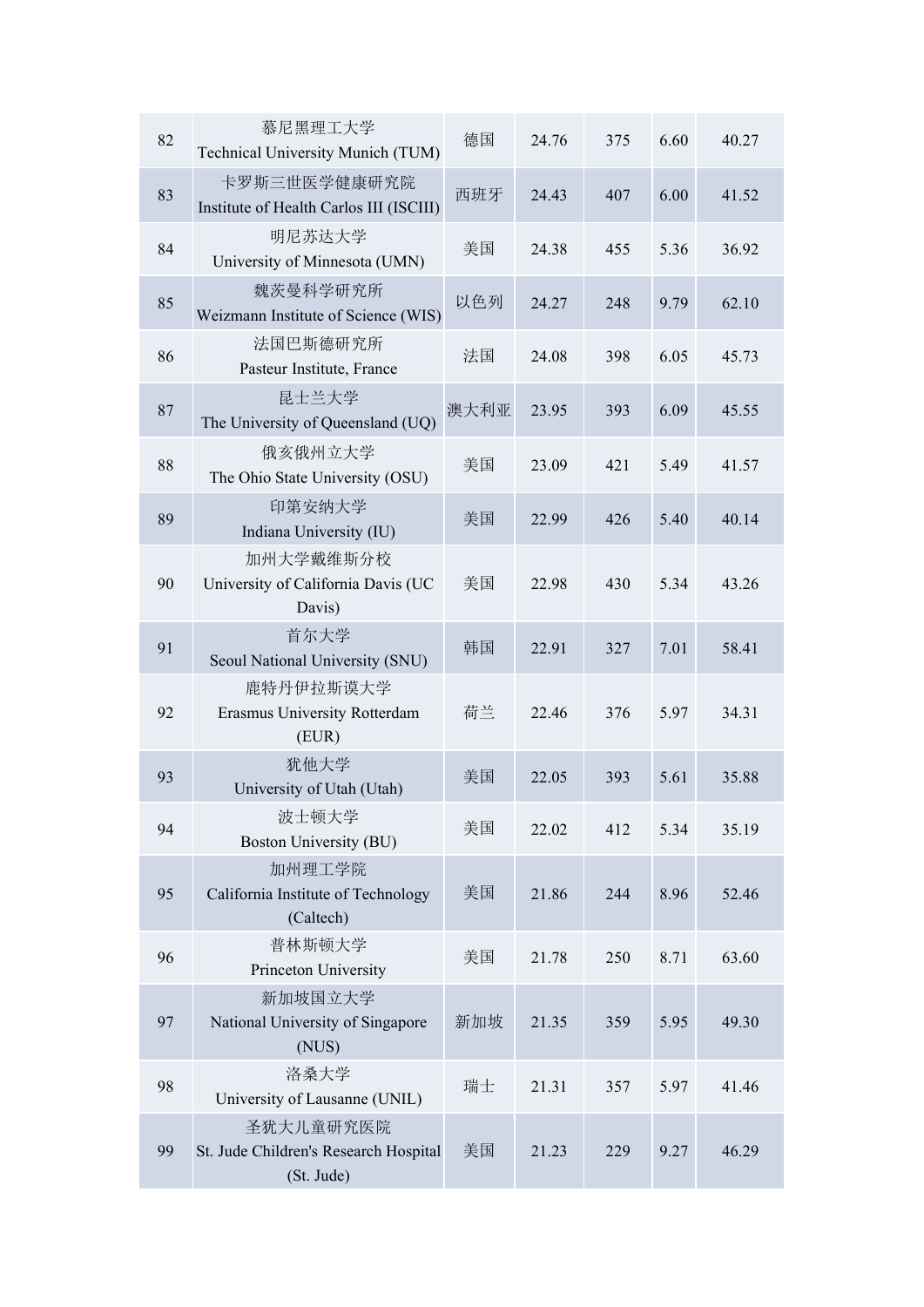| 100 | 格拉斯哥大学<br>University of Glasgow                                         | 英国   | 20.53 | 318 | 6.45 | 38.99 |
|-----|-------------------------------------------------------------------------|------|-------|-----|------|-------|
| 101 | 曼彻斯特大学<br>The University of Manchester (UoM)                            | 英国   | 20.37 | 359 | 5.67 | 34.54 |
| 102 | 弗朗西斯·克里克研究所<br>The Francis Crick Institute                              | 英国   | 20.21 | 266 | 7.60 | 51.13 |
| 103 | 华中科技大学<br>Huazhong University of Science and<br>Technology (HUST)       | 中国   | 19.91 | 247 | 8.06 | 68.02 |
| 104 | 疾病预防控制中心<br>Centers for Disease Control and<br>Prevention (CDC)         | 美国   | 19.70 | 294 | 6.70 | 53.40 |
| 105 | 特拉维夫大学<br>Tel Aviv University (TAU)                                     | 以色列  | 19.68 | 286 | 6.88 | 41.61 |
| 106 | 英国癌症研究中心<br>Cancer Research UK (CRUK)                                   | 英国   | 19.48 | 256 | 7.61 | 43.75 |
| 107 | 京都大学<br>Kyoto University                                                | 日本   | 19.41 | 340 | 5.71 | 47.65 |
| 108 | 维也纳医科大学<br>Medical University of Vienna<br>(MUW)                        | 奥地利  | 19.17 | 294 | 6.52 | 41.50 |
| 109 | 伦敦卫生和热带医学院<br>London School of Hygiene and<br>Tropical Medicine (LSHTM) | 英国   | 19.15 | 259 | 7.40 | 36.29 |
| 110 | 瑞士罗氏制药公司<br>F. Hoffman-La Roche AG                                      | 瑞士   | 19.01 | 278 | 6.84 | 33.45 |
| 111 | 巴塞罗那大学<br>University of Barcelona (UB)                                  | 西班牙  | 19.01 | 352 | 5.40 | 31.82 |
| 112 | 悉尼大学<br>The University of Sydney (USYD)                                 | 澳大利亚 | 18.66 | 355 | 5.26 | 27.04 |
| 113 | 菲拉德尔菲亚儿童医院<br>The Children's Hospital of<br>Philadelphia (CHOP)         | 美国   | 18.38 | 324 | 5.67 | 35.49 |
| 114 | 赫尔辛基大学<br>University of Helsinki                                        | 芬兰   | 18.37 | 334 | 5.50 | 40.42 |
| 115 | 内梅亨大学<br>Radboud University Nijmegen (RU)                               | 荷兰   | 18.33 | 349 | 5.25 | 38.40 |
| 116 | 克利夫兰医学中心<br>Cleveland Clinic                                            | 美国   | 18.10 | 322 | 5.62 | 36.96 |
| 117 | 格罗宁根大学<br>University of Groningen (RUG)                                 | 荷兰   | 18.04 | 324 | 5.57 | 30.56 |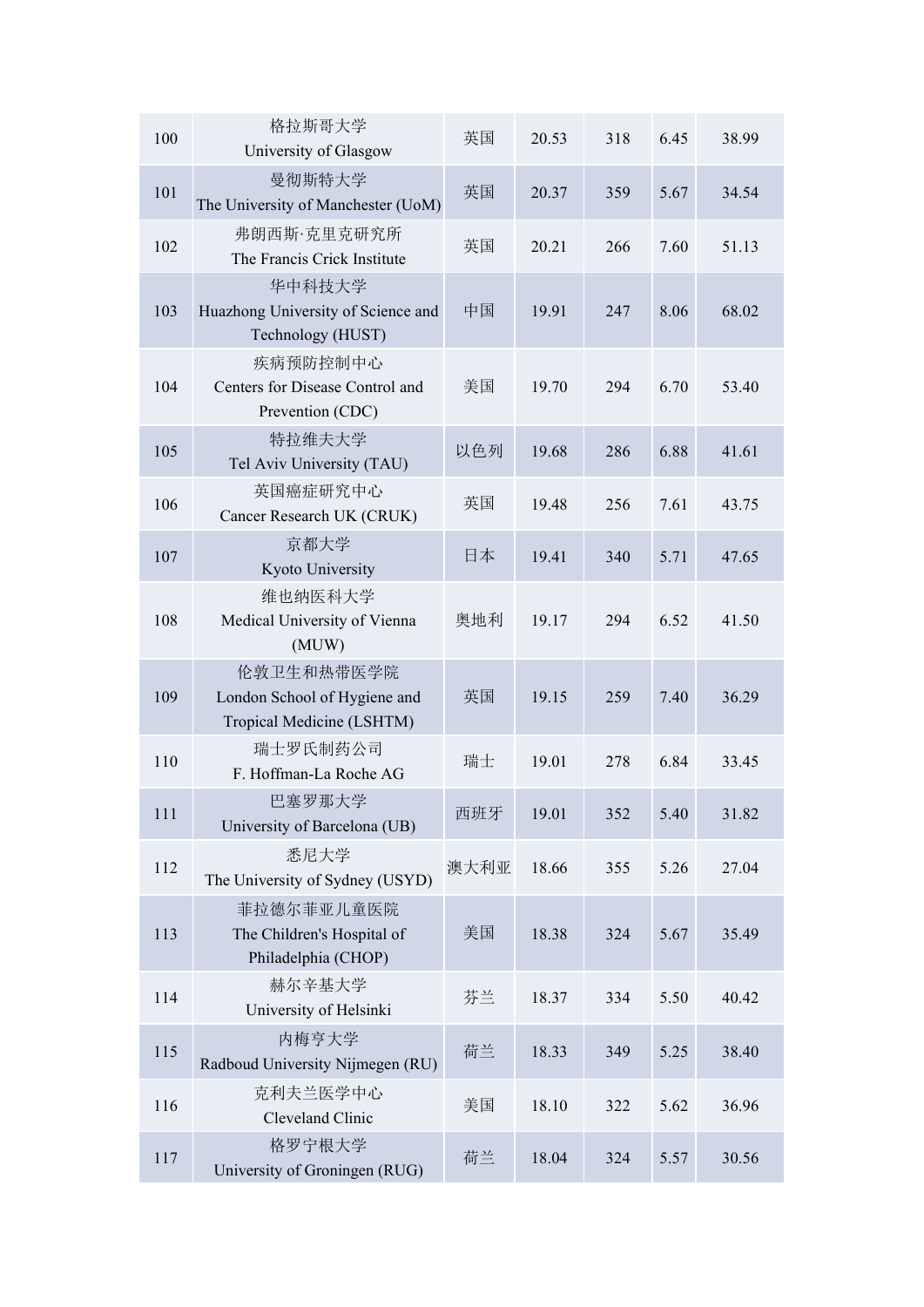| 118 | 俄勒冈健康与科学大学<br>Oregon Health & Science University<br>(OHSU)                                   | 美国  | 17.99 | 318 | 5.66 | 38.05 |
|-----|----------------------------------------------------------------------------------------------|-----|-------|-----|------|-------|
| 119 | 汉堡大学<br>University of Hamburg (UHH)                                                          | 德国  | 17.96 | 291 | 6.17 | 39.86 |
| 120 | 辛辛那提大学<br>University of Cincinnati (UC)                                                      | 美国  | 17.91 | 345 | 5.19 | 31.59 |
| 121 | 蒙彼利埃大学<br>University of Montpellier                                                          | 法国  | 17.63 | 303 | 5.82 | 43.89 |
| 122 | 阿拉巴马大学伯明翰分校<br>University of Alabama at<br>Birmingham (UAB)                                  | 美国  | 17.61 | 331 | 5.32 | 35.65 |
| 123 | 德克萨斯大学休斯顿健康科学中心<br>The University of Texas Health<br>Science Center at Houston<br>(UTHealth) | 美国  | 17.60 | 273 | 6.45 | 49.08 |
| 124 | 佛罗里达大学<br>University of Florida (UF)                                                         | 美国  | 17.54 | 367 | 4.78 | 32.70 |
| 125 | 香港大学<br>The University of Hong Kong (HKU)                                                    | 中国  | 17.28 | 233 | 7.42 | 61.37 |
| 126 | 宾夕法尼亚州立大学<br>The Pennsylvania State University<br>(Penn State)                               | 美国  | 17.20 | 282 | 6.10 | 45.39 |
| 127 | 多伦多大学医疗网络<br>University Health Network (UHN)                                                 | 加拿大 | 17.12 | 215 | 7.96 | 47.91 |
| 128 | 路德维希癌症研究所<br>Ludwig Institute for Cancer Research<br>Ltd. (LICR)                             | 美国  | 17.00 | 176 | 9.66 | 57.39 |
| 129 | 莱顿大学<br>Leiden University                                                                    | 荷兰  | 16.99 | 323 | 5.26 | 32.51 |
| 130 | 弗赖堡大学<br>University of Freiburg (Uni Freiburg)                                               | 德国  | 16.96 | 257 | 6.60 | 43.58 |
| 131 | 弗吉尼亚大学夏洛茨维尔分校<br>University of Virginia (UVA)                                                | 美国  | 16.85 | 282 | 5.98 | 48.23 |
| 132 | 日本理化学研究所<br>Institute of Physical and Chemical<br>Research (RIKEN)                           | 日本  | 16.64 | 314 | 5.30 | 37.26 |
| 133 | 耶路撒冷希伯来大学<br>Hebrew University of Jerusalem<br>(HUJI)                                        | 以色列 | 16.64 | 219 | 7.60 | 56.62 |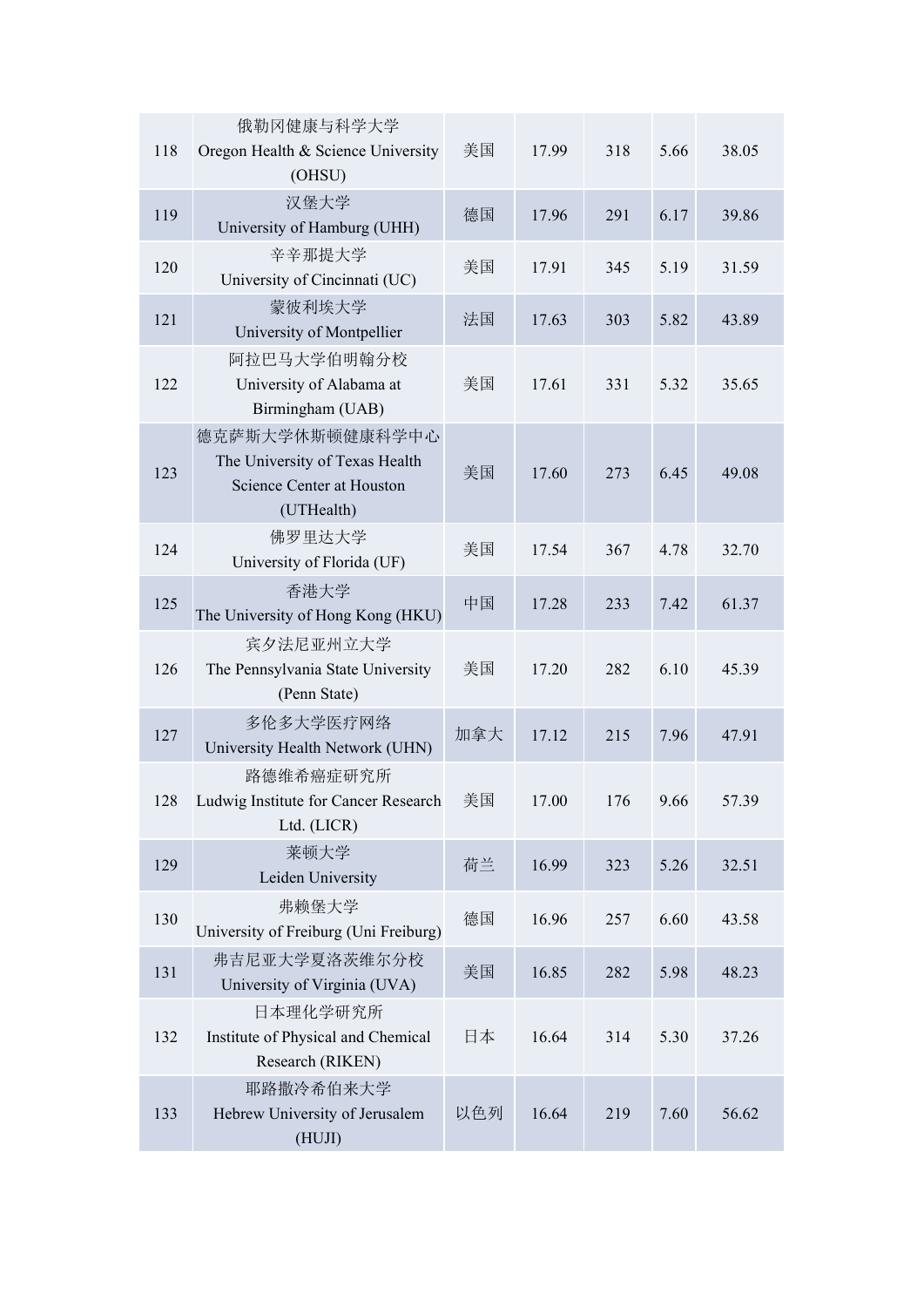| 134 | 伦敦玛丽女王大学<br>Queen Mary University of London                                     | 英国   | 16.40 | 224 | 7.32 | 38.84 |
|-----|---------------------------------------------------------------------------------|------|-------|-----|------|-------|
|     | (QMUL)                                                                          |      |       |     |      |       |
| 135 | 奥尔胡斯大学<br>Aarhus University (AU)                                                | 丹麦   | 16.33 | 272 | 6.01 | 40.44 |
| 136 | 蒙特利尔大学<br>University of Montreal (UdeM)                                         | 加拿大  | 16.30 | 320 | 5.09 | 37.19 |
| 137 | 艾伯特爱因斯坦医学院<br>Albert Einstein College of Medicine<br>(Einstein)                 | 美国   | 16.23 | 284 | 5.72 | 34.15 |
| 138 | 莱布尼茨学会<br>Leibniz Association                                                   | 德国   | 16.06 | 330 | 4.87 | 36.67 |
| 139 | 麻省大学医学院<br>University of Massachusetts Medical<br>School (UMass Medical School) | 美国   | 15.97 | 242 | 6.60 | 48.76 |
| 140 | 布里斯托大学<br>University of Bristol (UoB)                                           | 英国   | 15.95 | 287 | 5.56 | 39.72 |
| 141 | 罗格斯新泽西州立大学<br>Rutgers, The State University of New<br>Jersey (RU)               | 美国   | 15.87 | 294 | 5.40 | 43.88 |
| 142 | 伯明翰大学<br>University of Birmingham (UB)                                          | 英国   | 15.68 | 281 | 5.58 | 36.30 |
| 143 | 伯尔尼大学<br>University of Bern                                                     | 瑞士   | 15.66 | 307 | 5.10 | 30.94 |
| 144 | 四川大学<br>Sichuan University (SCU)                                                | 中国   | 15.66 | 220 | 7.12 | 66.82 |
| 145 | 新南威尔士大学<br>University of New South Wales<br>(UNSW)                              | 澳大利亚 | 15.61 | 295 | 5.29 | 29.15 |
| 146 | 纽卡斯尔大学(英国)<br>Newcastle University                                              | 英国   | 15.30 | 268 | 5.71 | 33.58 |
| 147 | 里昂大学<br>University of Lyon                                                      | 法国   | 15.03 | 293 | 5.13 | 34.81 |
| 148 | 柏林自由大学<br>Free University of Berlin (FU Berlin)                                 | 德国   | 14.99 | 197 | 7.61 | 60.91 |
| 149 | 大阪大学<br>Osaka University                                                        | 日本   | 14.91 | 252 | 5.92 | 50.79 |
| 150 | 凯斯西储大学<br>Case Western Reserve University<br>(CWRU)                             | 美国   | 14.73 | 295 | 4.99 | 36.27 |
| 151 | 奥斯陆大学                                                                           | 挪威   | 14.70 | 263 | 5.59 | 34.22 |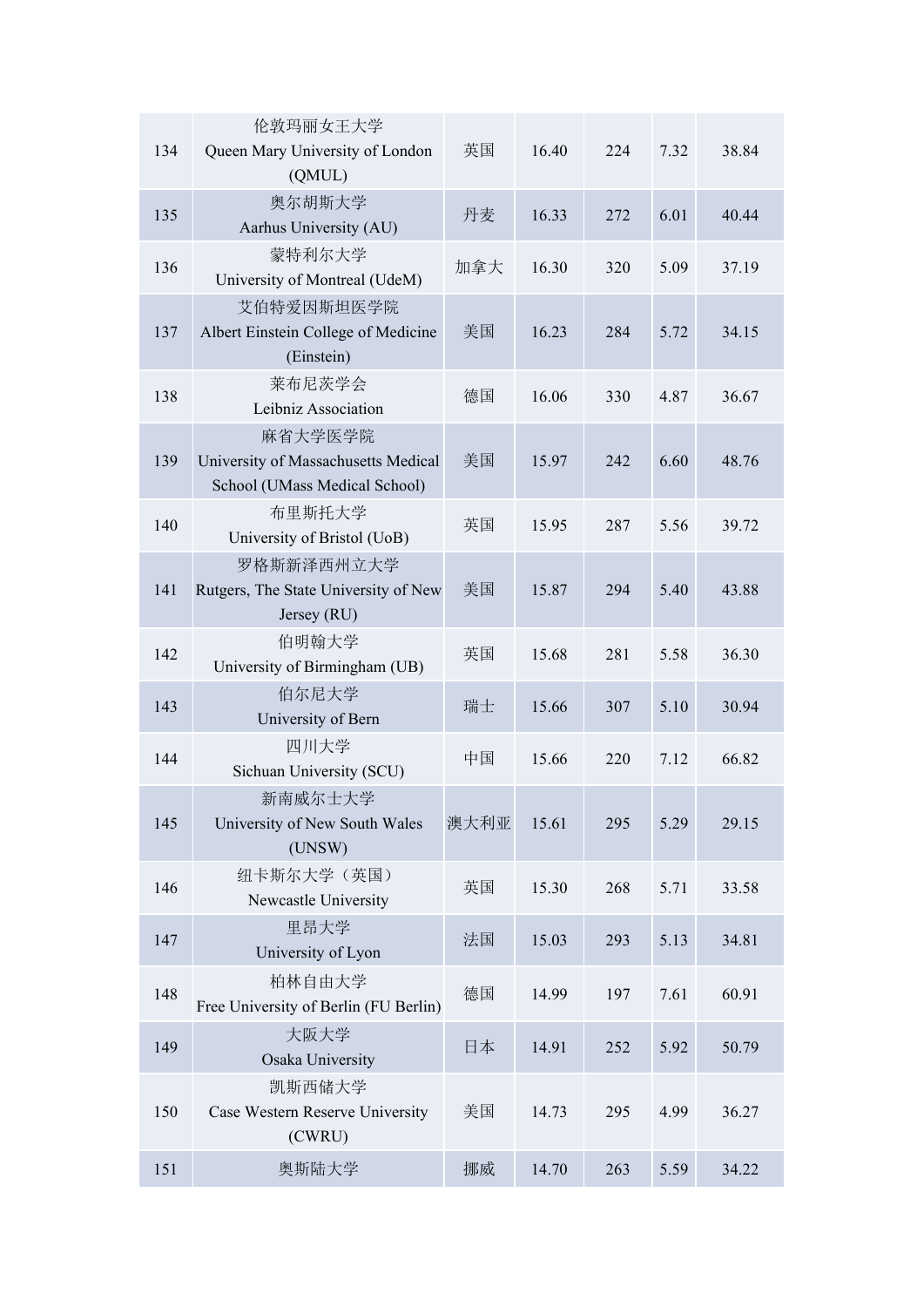|     | University of Oslo (UiO)                                            |     |       |     |      |       |
|-----|---------------------------------------------------------------------|-----|-------|-----|------|-------|
| 152 | 马里兰大学巴尔的摩分校<br>University of Maryland, Baltimore<br>(UMB)           | 美国  | 14.69 | 288 | 5.10 | 36.81 |
| 153 | 艾克斯-马赛大学<br>Aix-Marseille University (AMU)                          | 法国  | 14.65 | 258 | 5.68 | 39.92 |
| 154 | 哥廷根大学<br>University of Göttingen                                    | 德国  | 14.53 | 259 | 5.61 | 42.47 |
| 155 | 根特大学<br>Ghent University (UGent)                                    | 比利时 | 14.50 | 258 | 5.62 | 45.74 |
| 156 | 日内瓦大学<br>University of Geneva (UNIGE)                               | 瑞士  | 14.49 | 232 | 6.24 | 46.12 |
| 157 | 佛兰德斯生物研究所<br>Flanders Institute for Biotechnology<br>(VIB)          | 比利时 | 14.47 | 230 | 6.29 | 47.83 |
| 158 | 新加坡科技研究局<br>Agency for Science, Technology and<br>Research (A*STAR) | 新加坡 | 14.45 | 217 | 6.66 | 48.85 |
| 159 | 柏林洪堡大学<br>Humboldt University of Berlin (HU<br>Berlin)              | 德国  | 14.45 | 214 | 6.75 | 54.21 |
| 160 | 斯克利普斯研究所<br>The Scripps Research Institute<br>(TSRI)                | 美国  | 14.42 | 214 | 6.74 | 46.73 |
| 161 | 麦克马斯特大学<br><b>McMaster University</b>                               | 加拿大 | 14.34 | 216 | 6.64 | 31.94 |
| 162 | 伊利诺斯大学香槟分校<br>University of Illinois at<br>Urbana-Champaign (UIUC)  | 美国  | 14.32 | 242 | 5.92 | 54.13 |
| 163 | 哥德堡大学<br>University of Gothenburg (GU)                              | 瑞典  | 14.25 | 298 | 4.78 | 30.87 |
| 164 | 德克萨斯大学奥斯汀分校<br>The University of Texas at Austin<br>(UT Austin)     | 美国  | 14.17 | 239 | 5.93 | 48.54 |
| 165 | 乌普萨拉大学<br>Uppsala University (UU)                                   | 瑞典  | 14.15 | 272 | 5.20 | 37.13 |
| 166 | 隆德大学<br>Lund University (LU)                                        | 瑞典  | 14.13 | 248 | 5.70 | 38.71 |
| 167 | 加州大学欧文分校<br>University of California Irvine (UCI)                   | 美国  | 14.10 | 245 | 5.75 | 42.45 |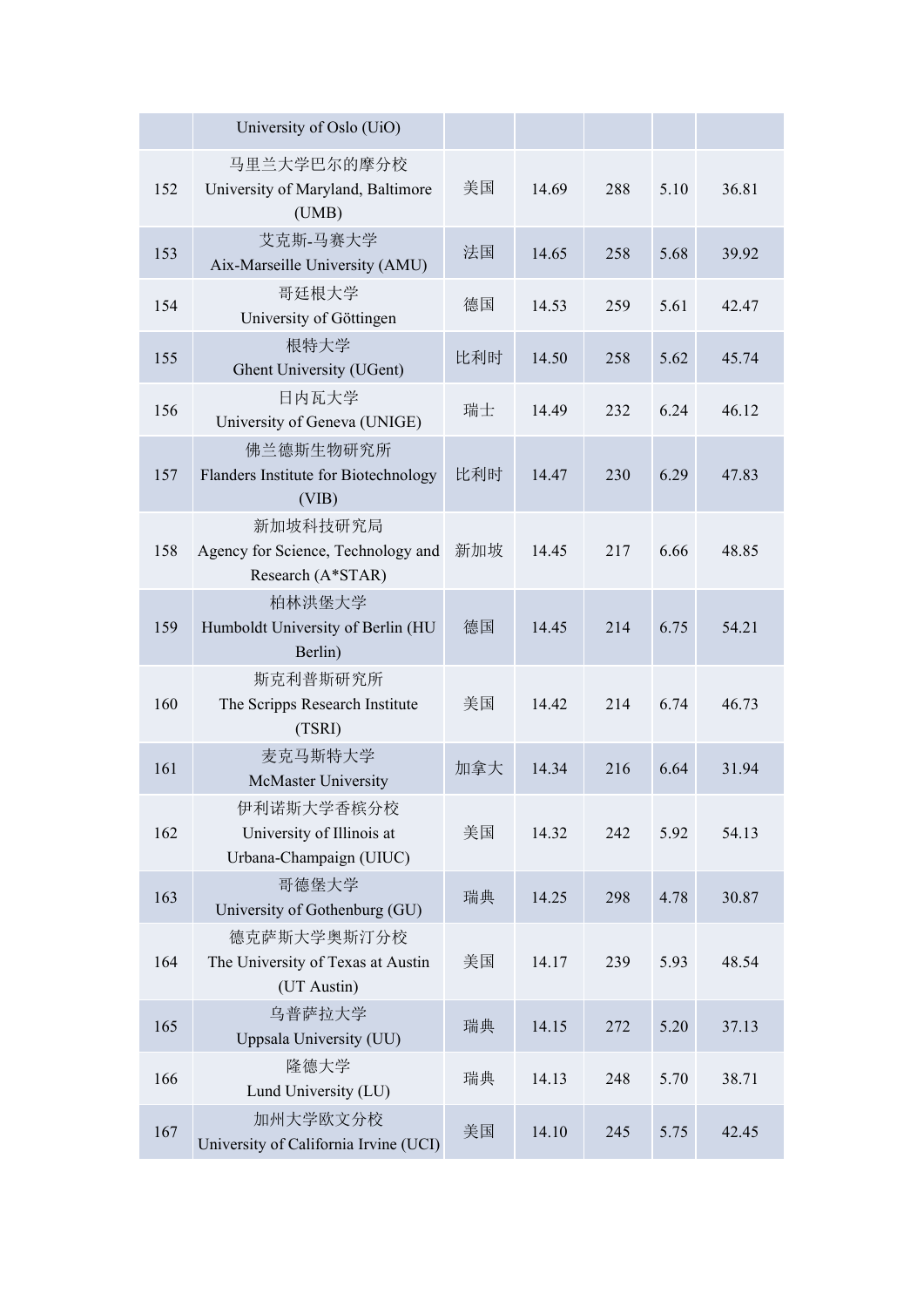| 168 | 波尔多大学<br>University of Bordeaux                                  | 法国  | 13.92 | 252 | 5.52 | 37.70 |
|-----|------------------------------------------------------------------|-----|-------|-----|------|-------|
| 169 | 图宾根大学<br>University of Tuebingen                                 | 德国  | 13.71 | 247 | 5.55 | 37.25 |
| 170 | 武汉大学<br>Wuhan University (WHU)                                   | 中国  | 13.64 | 191 | 7.14 | 66.49 |
| 171 | 爱荷华大学<br>The University of Iowa (UI)                             | 美国  | 13.62 | 271 | 5.03 | 41.33 |
| 172 | 利物浦大学<br>University of Liverpool                                 | 英国  | 13.62 | 233 | 5.85 | 35.19 |
| 173 | 中国农业科学院<br>Chinese Academy of Agricultural<br>Sciences (CAAS)    | 中国  | 13.53 | 229 | 5.91 | 74.24 |
| 174 | 布朗大学<br><b>Brown University</b>                                  | 美国  | 13.44 | 245 | 5.49 | 37.55 |
| 175 | 首都医科大学<br>Capital Medical University (CMU)                       | 中国  | 13.30 | 206 | 6.46 | 50.97 |
| 176 | 科隆大学<br>University of Cologne (UoC)                              | 德国  | 13.26 | 253 | 5.24 | 36.36 |
| 177 | 维尔茨堡大学<br>University of Würzburg                                 | 德国  | 13.26 | 224 | 5.92 | 41.96 |
| 178 | 德国心血管研究中心<br>German Centre for Cardiovascular<br>Research (DZHK) | 德国  | 13.18 | 171 | 7.71 | 46.20 |
| 179 | 蒂宾根大学<br>University of Tübingen (Uni<br>Tübingen)                | 德国  | 13.10 | 242 | 5.42 | 36.36 |
| 180 | 卡尔加里大学<br>University of Calgary (U of C)                         | 加拿大 | 12.98 | 237 | 5.48 | 33.33 |
| 181 | 圣保罗大学<br>University of São Paulo (USP)                           | 巴西  | 12.93 | 264 | 4.90 | 30.68 |
| 182 | 上海科技大学<br>ShanghaiTech University                                | 中国  | 12.93 | 149 | 8.68 | 80.54 |
| 183 | 罗彻斯特大学<br>University of Rochester (UR)                           | 美国  | 12.63 | 233 | 5.42 | 42.92 |
| 184 | 玛格丽特公主癌症中心<br>Princess Margaret Cancer Center                    | 加拿大 | 12.36 | 147 | 8.41 | 42.86 |
| 185 | 埃克斯特大学<br>University of Exeter                                   | 英国  | 12.33 | 209 | 5.90 | 43.54 |
| 186 | 中国科学技术大学<br>University of Science and                            | 中国  | 12.29 | 139 | 8.84 | 73.38 |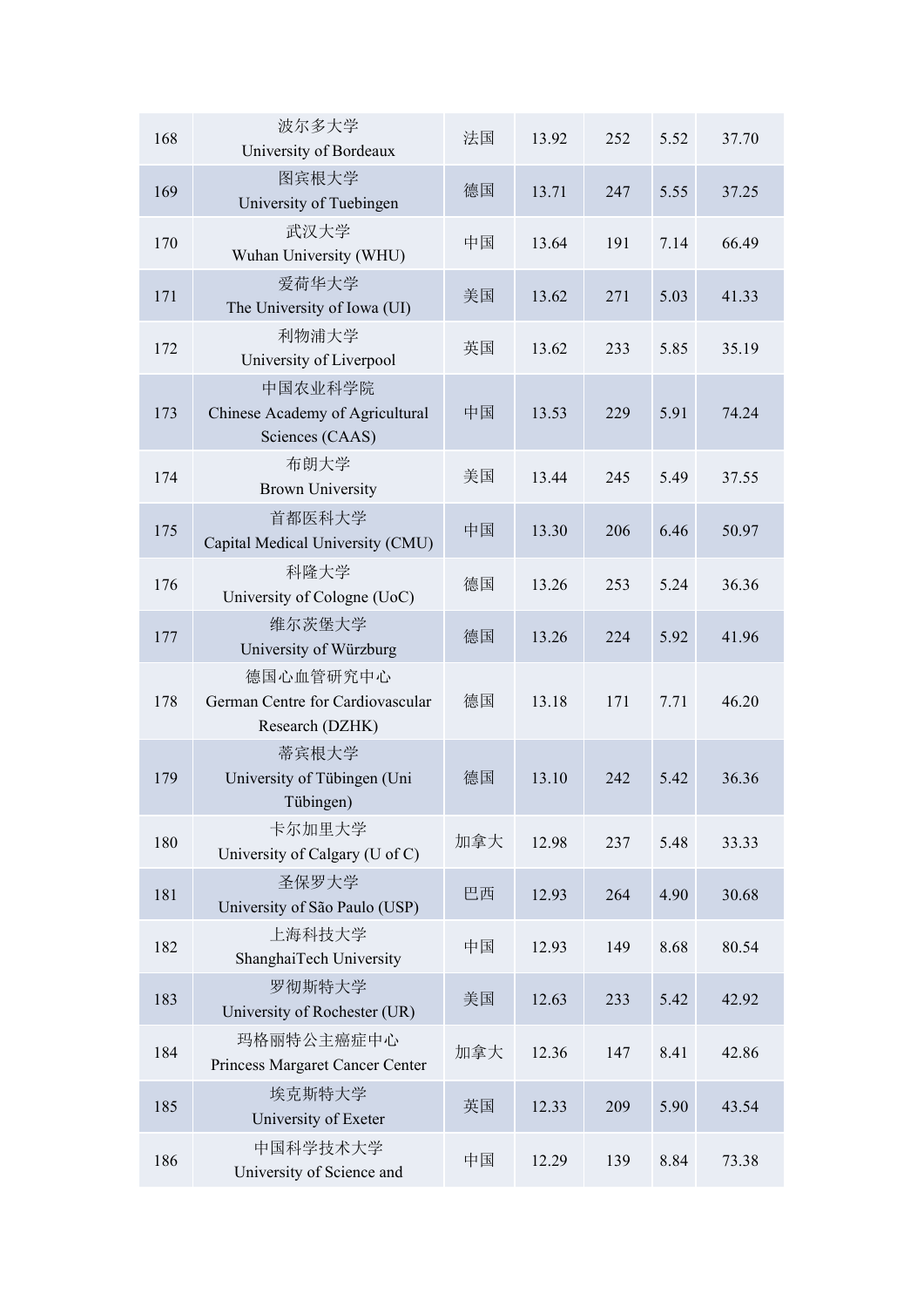|     | Technology of China (USTC)                                                 |     |       |     |      |       |
|-----|----------------------------------------------------------------------------|-----|-------|-----|------|-------|
| 187 | 英国欧洲分子生物学实验室<br>EMBL, UK                                                   | 英国  | 12.23 | 148 | 8.26 | 52.03 |
| 188 | 波恩大学<br>University of Bonn (Uni Bonn)                                      | 德国  | 12.19 | 257 | 4.74 | 30.35 |
| 189 | 诺和诺德公司<br>Novo Nordisk A/S                                                 | 丹麦  | 12.11 | 204 | 5.93 | 41.67 |
| 190 | 米兰大学<br>University of Milan (UNIMI)                                        | 意大利 | 12.10 | 255 | 4.75 | 29.02 |
| 191 | 山东大学<br>Shandong University (SDU)                                          | 中国  | 12.01 | 167 | 7.19 | 68.26 |
| 192 | 明斯特大学<br>University of Münster (WWU)                                       | 德国  | 11.96 | 191 | 6.26 | 45.55 |
| 193 | 香港中文大学<br>The Chinese University of Hong<br>Kong (CUHK)                    | 中国  | 11.79 | 178 | 6.62 | 52.25 |
| 194 | 斯德哥尔摩大学<br>Stockholm University                                            | 瑞典  | 11.73 | 188 | 6.24 | 47.34 |
| 195 | 斯特拉斯堡大学<br>University of Strasbourg                                        | 法国  | 11.72 | 183 | 6.40 | 48.09 |
| 196 | 迈阿密大学<br>University of Miami (UM)                                          | 美国  | 11.55 | 247 | 4.67 | 35.63 |
| 197 | 原子能与可替代能源委员会<br>Atomic Energy and Alternative<br>Energies Commission (CEA) | 法国  | 11.48 | 228 | 5.04 | 37.72 |
| 198 | 希德斯-西奈医疗中心<br>Cedars-Sinai Medical Center<br>(Cedars-Sinai)                | 美国  | 11.25 | 188 | 5.99 | 35.64 |
| 199 | 以色列国立技术研究所<br>Technion-Israel Institute of<br>Technology (IIT)             | 以色列 | 11.20 | 134 | 8.36 | 52.99 |
| 200 | 渥太华大学<br>University of Ottawa (uOttawa)                                    | 加拿大 | 11.18 | 197 | 5.67 | 34.52 |
| 201 | 汉诺威医学院<br>Hannover Medical School (MHH)                                    | 德国  | 11.15 | 208 | 5.36 | 30.77 |
| 202 | 图卢兹大学<br>University Federale Toulouse<br>Midi-Pyrenees                     | 法国  | 11.08 | 207 | 5.35 | 35.75 |
| 203 | 居里研究所<br>Curie Institute                                                   | 法国  | 10.90 | 181 | 6.02 | 40.33 |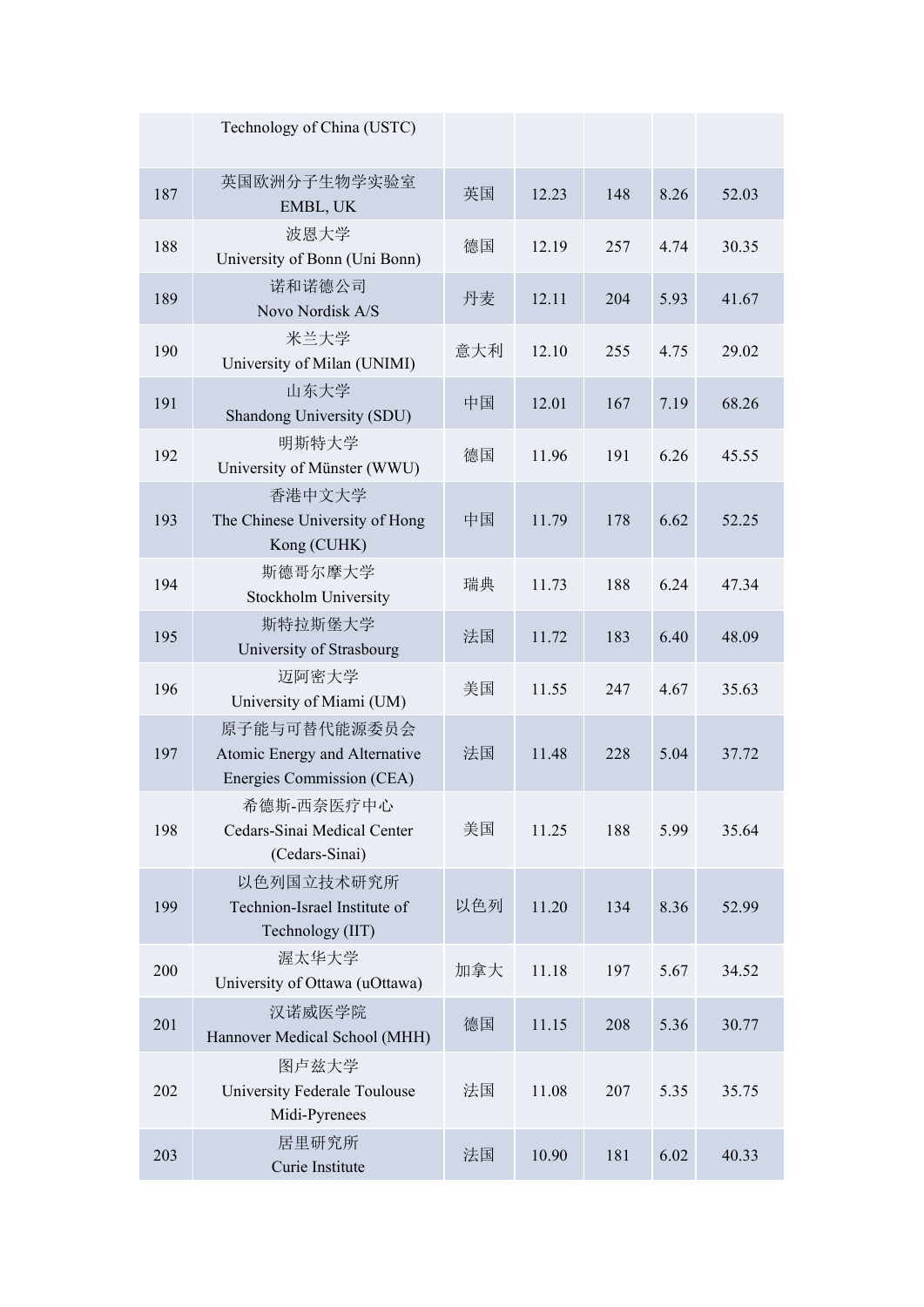| 204 | 阿姆斯特丹自由大学<br>VU University Amsterdam                                               | 荷兰  | 10.83 | 208 | 5.21 | 37.02 |
|-----|------------------------------------------------------------------------------------|-----|-------|-----|------|-------|
| 205 | 巴黎高等师范学校<br>École Normale Supérieure (ENS)                                         | 法国  | 10.77 | 169 | 6.37 | 56.80 |
| 206 | 延世大学<br>Yonsei University                                                          | 韩国  | 10.75 | 170 | 6.33 | 50.59 |
| 207 | 华中农业大学<br>Huazhong Agricultural University<br>(HZAU)                               | 中国  | 10.64 | 163 | 6.53 | 77.91 |
| 208 | 中国农业大学<br>China Agricultural University (CAU)                                      | 中国  | 10.64 | 175 | 6.08 | 68.57 |
| 209 | 中国疾病预防控制中心<br>Chinese Center for Disease Control<br>and Prevention (China CDC)     | 中国  | 10.56 | 135 | 7.83 | 59.26 |
| 210 | 美因茨大学<br>Johannes Gutenberg University<br>Mainz (JGU)                              | 德国  | 10.55 | 160 | 6.59 | 39.38 |
| 211 | 杜克-新加坡国大医学研究生院<br>Duke-National University of<br>Singapore Graduate Medical School | 新加坡 | 10.49 | 168 | 6.24 | 41.07 |
| 212 | 亚利桑那大学<br>The University of Arizona (Arizona)                                      | 美国  | 10.46 | 217 | 4.82 | 35.48 |
| 213 | 法兰克福大学<br>Goethe University Frankfurt am Main<br>(GU)                              | 德国  | 10.45 | 211 | 4.95 | 35.55 |
| 214 | 德国癌症联盟<br>German Cancer Consortium (DKTK)                                          | 德国  | 10.32 | 152 | 6.79 | 43.42 |
| 215 | 塔夫茨大学<br><b>Tufts University</b>                                                   | 美国  | 10.30 | 193 | 5.34 | 34.72 |
| 216 | 德克萨斯大学加尔维斯顿医学分部<br>University of Texas Medical Branch<br>(UTMB)                    | 美国  | 10.29 | 143 | 7.19 | 52.45 |
| 217 | 天普大学<br>Temple University                                                          | 美国  | 10.28 | 176 | 5.84 | 35.80 |
| 218 | 德克萨斯州农工大学<br>Texas A&M University (TAMU)                                           | 美国  | 10.00 | 176 | 5.68 | 51.70 |
| 219 | 诺丁汉大学<br>The University of Nottingham (UoN)                                        | 英国  | 9.95  | 221 | 4.50 | 26.24 |
| 220 | 阿尔伯塔大学<br>University of Alberta (U of A)                                           | 加拿大 | 9.85  | 189 | 5.21 | 31.75 |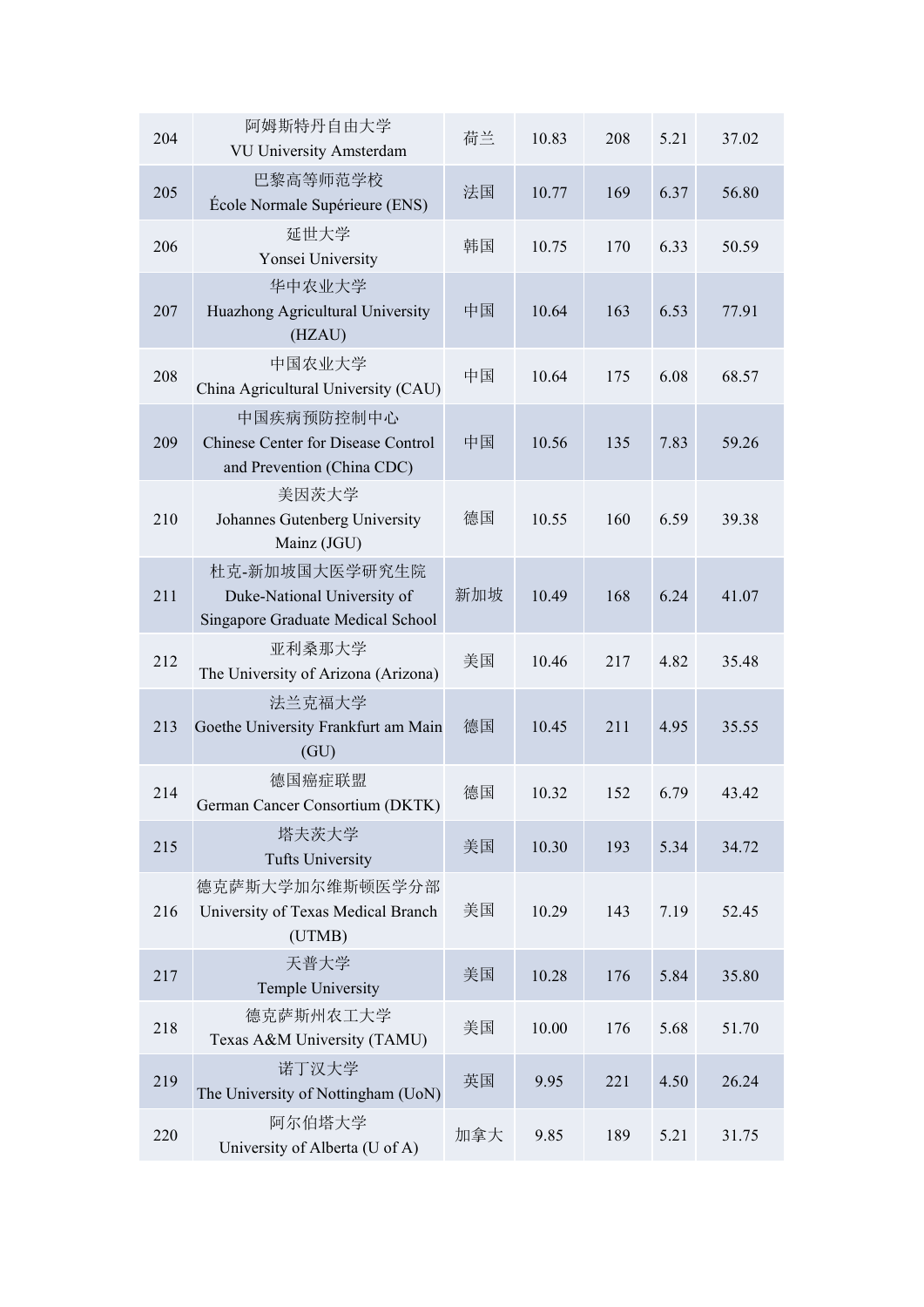| 221 | 乔治亚大学<br>The University of Georgia (UGA)                     | 美国        | 9.80 | 188 | 5.21 | 48.94 |
|-----|--------------------------------------------------------------|-----------|------|-----|------|-------|
| 222 | 马斯特里赫特大学<br>Maastricht University (UM)                       | 荷兰        | 9.72 | 200 | 4.86 | 28.00 |
| 223 | 凯泽永久医疗集团<br>Kaiser Permanente                                | 美国        | 9.72 | 170 | 5.72 | 22.94 |
| 224 | 台湾中央研究院<br>Academia Sinica                                   | 中国台湾      | 9.70 | 167 | 5.81 | 59.28 |
| 225 | 南京医科大学<br>Nanjing Medical University (NJMU)                  | 中国        | 9.63 | 152 | 6.34 | 53.95 |
| 226 | 莱比锡大学<br>Leipzig University                                  | 德国        | 9.60 | 185 | 5.19 | 29.73 |
| 227 | 荷兰癌症研究所<br>The Netherlands Cancer Institute<br>(NKI)         | 荷兰        | 9.56 | 133 | 7.19 | 34.59 |
| 228 | 捷克科学院<br>Academy of Sciences of the Czech<br>Republic (ASCR) | 捷克共和<br>国 | 9.54 | 204 | 4.68 | 42.16 |
| 229 | 伊利诺斯大学芝加哥分校<br>University of Illinois at Chicago<br>(UIC)    | 美国        | 9.51 | 193 | 4.93 | 40.41 |
| 230 | 威斯康星医学院<br>Medical College of Wisconsin<br>(MCW)             | 美国        | 9.50 | 179 | 5.31 | 32.96 |
| 231 | 台湾大学<br>National Taiwan University (NTU)                     | 中国台湾      | 9.45 | 156 | 6.06 | 57.69 |
| 232 | 巴塞罗那自治大学<br>Autonomous University of Barcelona 西班牙<br>(UAB)  |           | 9.38 | 177 | 5.30 | 34.46 |
| 233 | 意大利国家研究委员会<br>National Research Council (CNR)                | 意大利       | 9.37 | 205 | 4.57 | 41.46 |
| 234 | 法国发展研究院<br>Institute of Research for<br>Development (IRD)    | 法国        | 9.36 | 148 | 6.32 | 45.95 |
| 235 | 德累斯顿工业大学<br>Dresden University of Technology<br>(TU Dresden) | 德国        | 9.23 | 198 | 4.66 | 32.83 |
| 236 | 密歇根州立大学<br>Michigan State University (MSU)                   | 美国        | 9.19 | 189 | 4.86 | 42.86 |
| 237 | 卡迪夫大学<br><b>Cardiff University</b>                           | 英国        | 9.11 | 167 | 5.45 | 38.32 |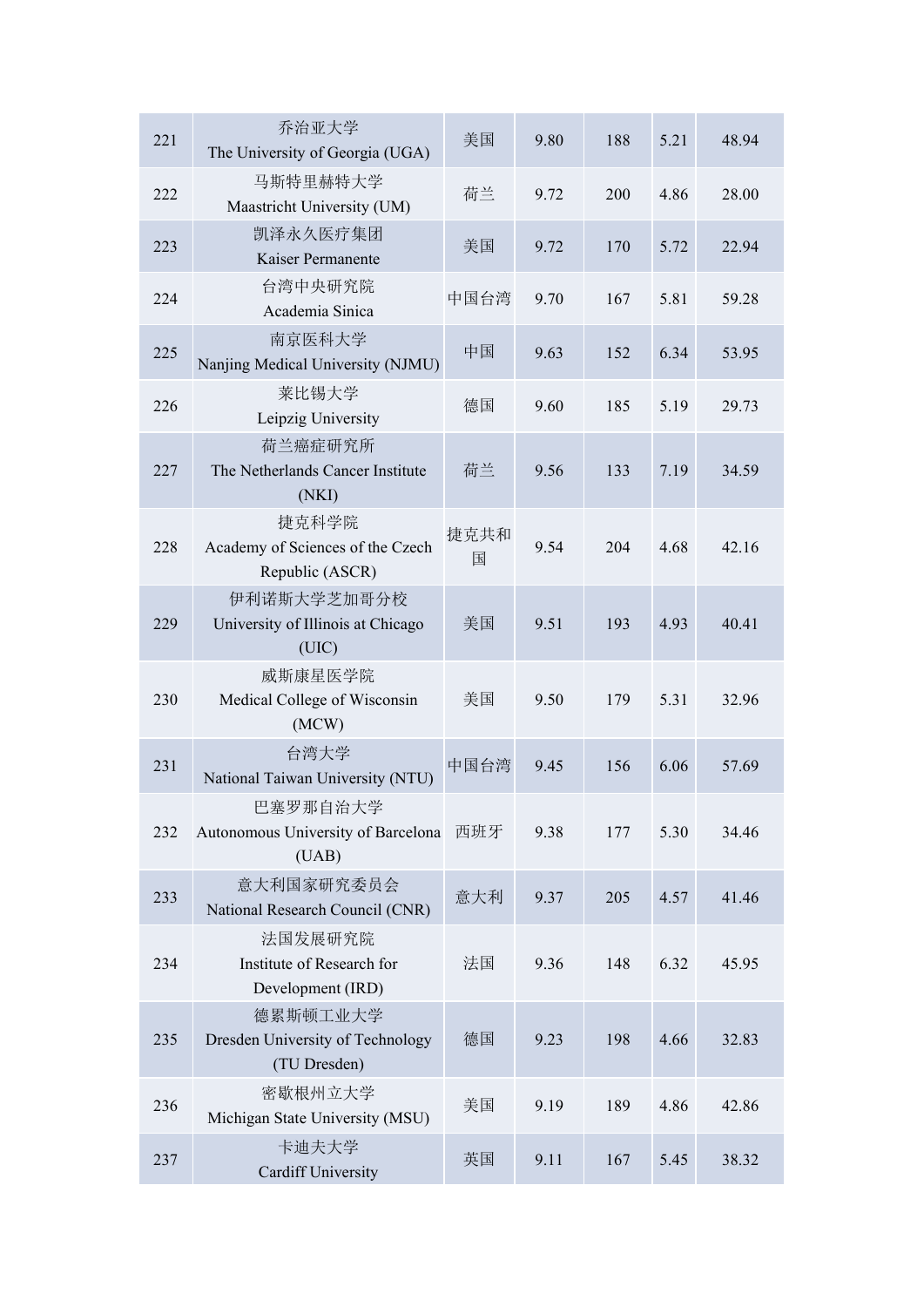| 238 | 中南大学<br>Central South University (CSU)                         | 中国   | 9.06 | 167 | 5.43 | 50.90 |
|-----|----------------------------------------------------------------|------|------|-----|------|-------|
| 239 | 彼得-麦卡伦癌症中心<br>Peter MacCallum Cancer Centre<br>(Peter Mac)     | 澳大利亚 | 9.04 | 115 | 7.86 | 40.87 |
| 240 | 帕多瓦大学<br>University of Padova (UNIPD)                          | 意大利  | 9.03 | 195 | 4.63 | 34.87 |
| 241 | 南方医科大学<br>Southern Medical University (SMU)                    | 中国   | 8.98 | 134 | 6.70 | 59.70 |
| 242 | 同济大学<br>Tongji University                                      | 中国   | 8.97 | 138 | 6.50 | 65.94 |
| 243 | 朋培法普拉大学<br>Pompeu Fabra University (UPF)                       | 西班牙  | 8.91 | 141 | 6.32 | 52.48 |
| 244 | 诺和诺德基金会<br>Novo Nordisk Foundation                             | 丹麦   | 8.90 | 149 | 5.97 | 50.34 |
| 245 | 索尔克生物研究所<br>Salk Institute for Biological Studies<br>(Salk)    | 美国   | 8.89 | 102 | 8.71 | 54.90 |
| 246 | 利兹大学<br>University of Leeds                                    | 英国   | 8.83 | 177 | 4.99 | 35.03 |
| 247 | 劳伦斯伯克利国家实验室<br>Lawrence Berkeley National<br>Laboratory (LBNL) | 美国   | 8.82 | 162 | 5.44 | 49.38 |
| 248 | 维也纳大学<br>University of Vienna                                  | 奥地利  | 8.81 | 130 | 6.78 | 50.77 |
| 249 | 成均馆大学<br>Sungkyunkwan University (SKKU)                        | 韩国   | 8.77 | 139 | 6.31 | 43.88 |
| 250 | 杜塞尔多夫大学<br>Heinrich Heine University Düsseldorf<br>(HHU)       | 德国   | 8.70 | 165 | 5.27 | 42.42 |
| 251 | 普渡大学<br>Purdue University                                      | 美国   | 8.64 | 154 | 5.61 | 50.65 |
| 252 | 瑞士生物信息研究所<br>Swiss Institute of Bioinformatics<br>(SIB)        | 瑞士   | 8.64 | 150 | 5.76 | 40.67 |
| 253 | 冷泉港实验室<br>Cold Spring Harbor Laboratory<br>(CSHL)              | 美国   | 8.56 | 97  | 8.83 | 56.70 |
| 254 | 西澳大学<br>The University of Western Australia 澳大利亚<br>(UWA)      |      | 8.56 | 171 | 5.01 | 29.24 |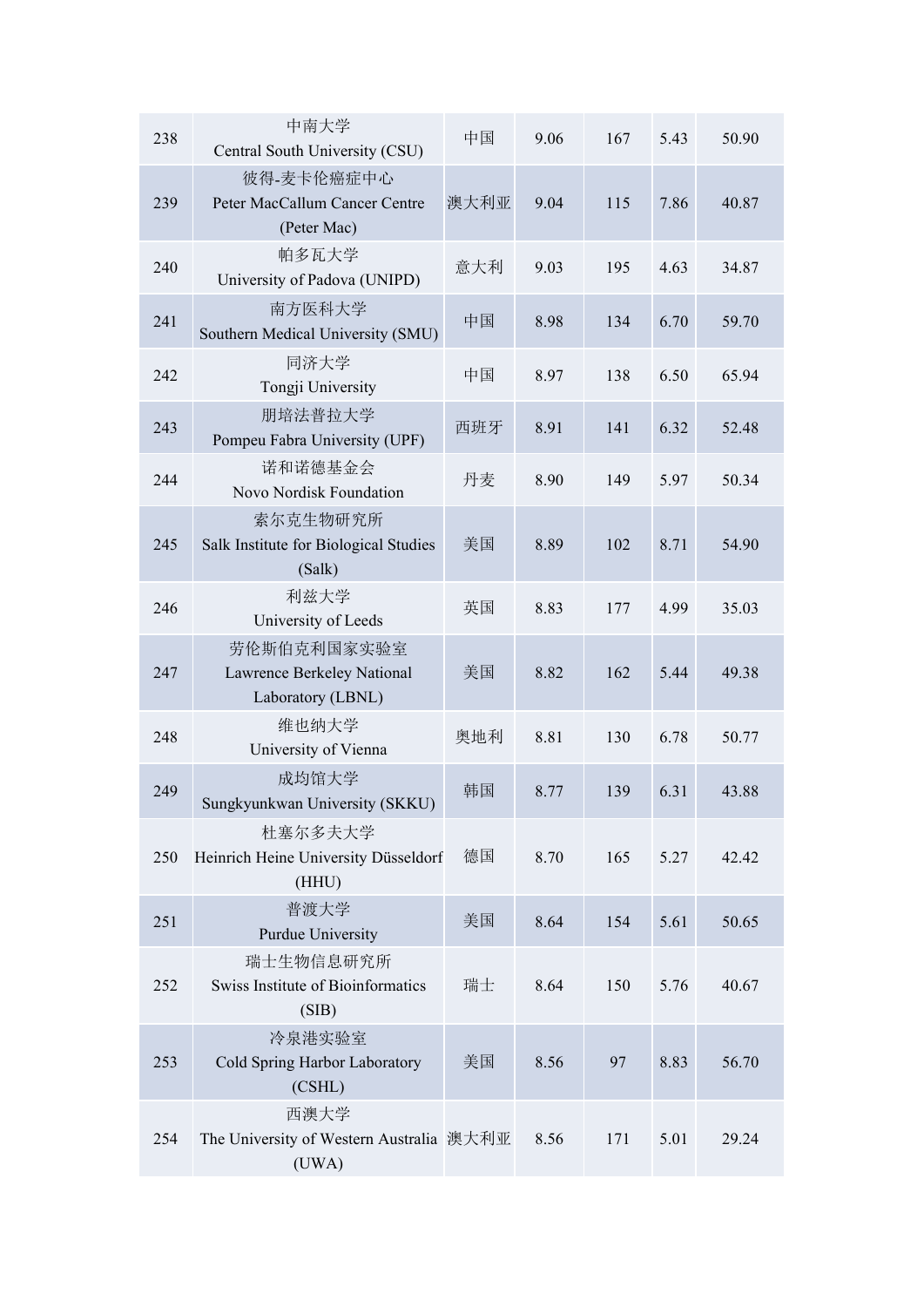| 255 | 阿德莱德大学<br>The University of Adelaide (Adelaide 澳大利亚<br>Uni)                 |     | 8.54 | 163 | 5.24 | 36.81 |
|-----|-----------------------------------------------------------------------------|-----|------|-----|------|-------|
| 256 | 莫菲特癌症中心研究所<br>H. Lee Moffitt Cancer Center &<br>Research Institute          | 美国  | 8.54 | 130 | 6.57 | 31.54 |
| 257 | 南京大学<br>Nanjing University (NJU)                                            | 中国  | 8.53 | 106 | 8.04 | 72.64 |
| 258 | 都灵大学<br>University of Turin (UNITO)                                         | 意大利 | 8.52 | 158 | 5.39 | 23.42 |
| 259 | 霍普城市学院<br>City of Hope                                                      | 美国  | 8.49 | 144 | 5.90 | 30.56 |
| 260 | 德国传染病研究中心<br>German Center for Infection<br>Research (DZIF)                 | 德国  | 8.44 | 154 | 5.48 | 44.16 |
| 261 | 科罗拉多大学博尔德分校<br>University of Colorado Boulder<br>(CU-Boulder)               | 美国  | 8.44 | 116 | 7.28 | 56.03 |
| 262 | 拉瓦尔大学<br>Laval University (UL)                                              | 加拿大 | 8.42 | 141 | 5.97 | 34.04 |
| 263 | 南安普顿大学<br>University of Southampton (Soton)                                 | 英国  | 8.39 | 149 | 5.63 | 30.20 |
| 264 | 盖伊和圣托马斯国民保健信托基金<br>会<br>Guy's and St Thomas' NHS<br><b>Foundation Trust</b> | 英国  | 8.38 | 163 | 5.14 | 25.15 |
| 265 | 南丹麦大学<br>University of Southern Denmark<br>(SDU)                            | 丹麦  | 8.32 | 167 | 4.98 | 26.95 |
| 266 | 韩国高等科技学院<br>Korea Advanced Institute of Science<br>and Technology (KAIST)   | 韩国  | 8.14 | 97  | 8.40 | 64.95 |
| 267 | 杜伊斯堡-埃森大学<br>University of Duisburg-Essen (UDE)                             | 德国  | 8.14 | 155 | 5.25 | 29.68 |
| 268 | 南方科技大学<br>South University of Science and<br>Technology of China (SUSTC)    | 中国  | 8.08 | 118 | 6.85 | 66.95 |
| 269 | 古斯塔夫·鲁西癌症研究所<br>Institute Gustave-Roussy (IGR)                              | 法国  | 8.08 | 138 | 5.85 | 23.19 |
| 270 | 南洋理工大学<br>Nanyang Technological University                                  | 新加坡 | 8.07 | 141 | 5.72 | 46.81 |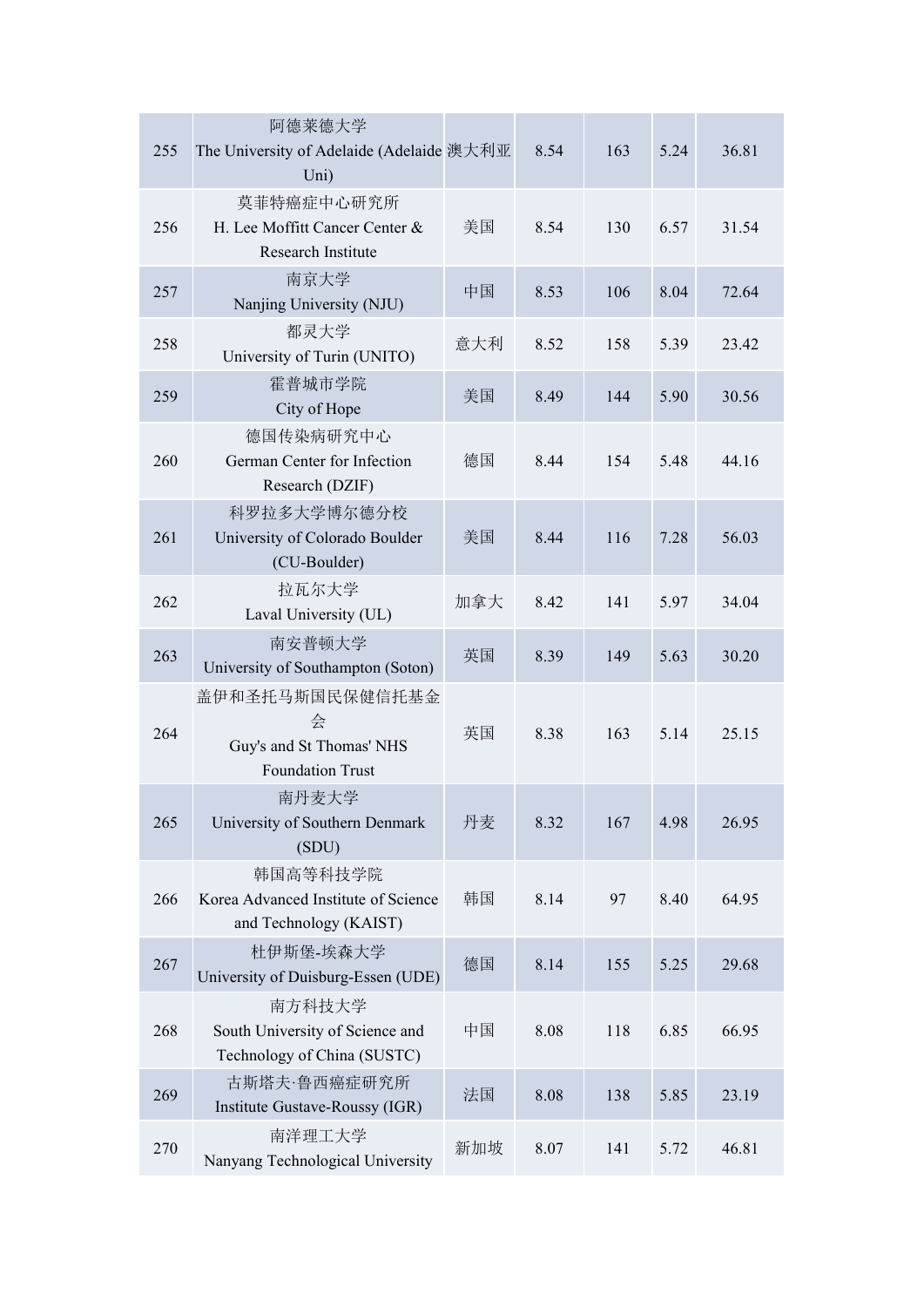|     | (NTU)                                                                            |      |      |     |      |       |
|-----|----------------------------------------------------------------------------------|------|------|-----|------|-------|
| 271 | 厦门大学<br>Xiamen University (XMU)                                                  | 中国   | 8.06 | 117 | 6.89 | 60.68 |
| 272 | 开普敦大学<br>University of Cape Town (UCT)                                           | 南非   | 8.03 | 134 | 5.99 | 27.61 |
| 273 | 维克森林大学<br>Wake Forest University (WFU)                                           | 美国   | 8.01 | 160 | 5.01 | 23.75 |
| 274 | 华威大学<br>The University of Warwick<br>(Warwick)                                   | 英国   | 7.99 | 148 | 5.40 | 41.89 |
| 275 | 东北大学(日本)<br><b>Tohoku University</b>                                             | 日本   | 7.95 | 163 | 4.88 | 45.40 |
| 276 | 阿斯利康公司<br>AstraZeneca plc                                                        | 英国   | 7.91 | 167 | 4.74 | 22.75 |
| 277 | 谢菲尔德大学<br>The University of Sheffield                                            | 英国   | 7.88 | 160 | 4.92 | 37.50 |
| 278 | 法国北部里尔大学<br>University of Lille Nord de France                                   | 法国   | 7.74 | 155 | 4.99 | 21.94 |
| 279 | 奥地利科学院<br>Austrian Academy of Sciences<br>$(\ddot{O}AW)$                         | 奥地利  | 7.72 | 119 | 6.49 | 46.22 |
| 280 | 英国癌症研究所<br>Institute of Cancer Research (ICR)                                    | 英国   | 7.66 | 107 | 7.16 | 36.45 |
| 281 | 马里兰大学学院园分校<br>University of Maryland, College Park<br>(UMCP)                     | 美国   | 7.64 | 144 | 5.31 | 47.92 |
| 282 | 达特茅斯学院<br>Dartmouth College                                                      | 美国   | 7.64 | 148 | 5.16 | 42.57 |
| 283 | 乌尔姆大学<br><b>Ulm University</b>                                                   | 德国   | 7.60 | 152 | 5.00 | 34.21 |
| 284 | 英国公共卫生部<br>Public Health England (PHE)                                           | 英国   | 7.59 | 106 | 7.16 | 25.47 |
| 285 | 沃尔特与伊丽莎·霍尔医学研究所<br>Walter and Eliza Hall Institute of<br>Medical Research (WEHI) | 澳大利亚 | 7.57 | 115 | 6.59 | 41.74 |
| 286 | 康涅狄格大学<br>University of Connecticut (UConn)                                      | 美国   | 7.54 | 143 | 5.27 | 50.35 |
| 287 | 本·古里安大学<br>Ben-Gurion University of the Negev<br>(BGU)                           | 以色列  | 7.54 | 93  | 8.10 | 55.91 |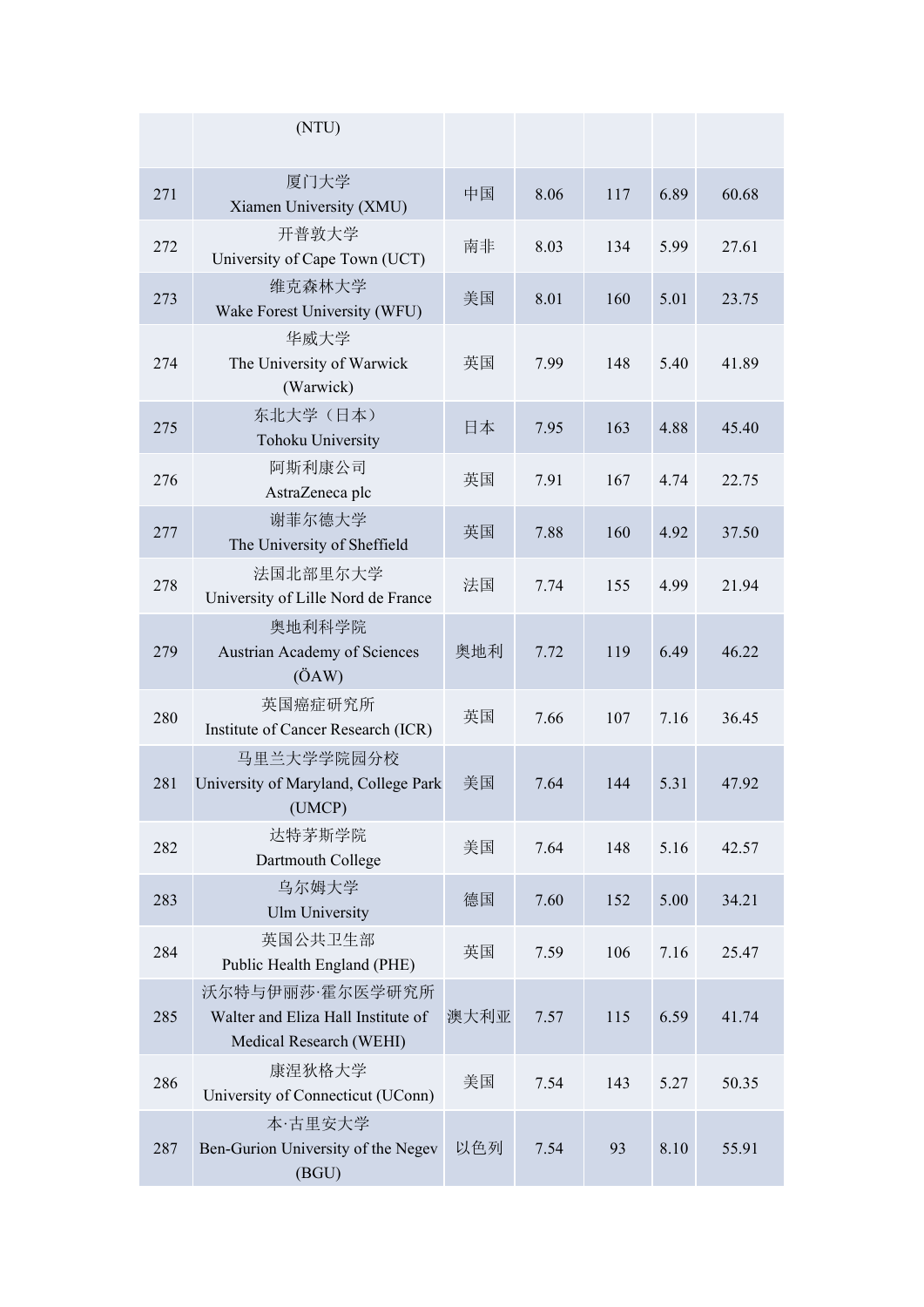| 288 | 牛津健康 NHS 信托基金会<br>Oxford Health NHS Foundation Trust                                   | 英国  | 7.49 | 92  | 8.14 | 35.87 |
|-----|----------------------------------------------------------------------------------------|-----|------|-----|------|-------|
| 289 | 剑桥大学附属医院国民保健信托基<br>金会<br>Cambridge University Hospitals NHS<br><b>Foundation Trust</b> | 英国  | 7.43 | 109 | 6.82 | 35.78 |
| 290 | 马德里康普顿斯大学<br>Complutense University of Madrid<br>(UCM)                                 | 西班牙 | 7.39 | 169 | 4.37 | 16.57 |
| 291 | 南京农业大学<br>Nanjing Agricultural University<br>(NAU)                                     | 中国  | 7.38 | 132 | 5.59 | 77.27 |
| 292 | 埃尔朗根-纽伦堡大学<br>University of Erlangen-Nuremberg<br>(FAU)                                | 德国  | 7.37 | 134 | 5.50 | 32.84 |
| 293 | 辉瑞制药有限公司<br>Pfizer Inc.                                                                | 美国  | 7.33 | 110 | 6.66 | 35.45 |
| 294 | 法语布鲁塞尔自由大学<br>Université Libre de Bruxelles (ULB)                                      | 比利时 | 7.27 | 122 | 5.96 | 40.16 |
| 295 | 约翰·英纳斯中心<br>John Innes Centre (JIC)                                                    | 英国  | 7.22 | 95  | 7.60 | 57.89 |
| 296 | 加州大学河滨分校<br>University of California Riverside<br>(UCR)                                | 美国  | 7.21 | 128 | 5.63 | 51.56 |
| 297 | 韦仕敦大学<br>Western University (UWO)                                                      | 加拿大 | 7.21 | 135 | 5.34 | 38.52 |
| 298 | 九州大学<br>Kyushu University                                                              | 日本  | 7.18 | 142 | 5.06 | 42.96 |
| 299 | 西雅图儿童医院<br>Seattle Children's Hospital                                                 | 美国  | 7.18 | 133 | 5.40 | 36.84 |
| 300 | 格勒诺布尔-阿尔卑斯大学<br>Grenoble Alpes University                                              | 法国  | 7.17 | 146 | 4.91 | 43.84 |
| 301 | 帝国学院医疗保健信托<br>Imperial College Healthcare NHS<br>Trust                                 | 英国  | 7.16 | 100 | 7.16 | 39.00 |
| 302 | 弗吉尼亚联邦大学<br>Virginia Commonwealth University<br>(VCU)                                  | 美国  | 7.13 | 125 | 5.71 | 32.80 |
| 303 | 乔治华盛顿大学<br>The George Washington University<br>(GW)                                    | 美国  | 7.12 | 141 | 5.05 | 35.46 |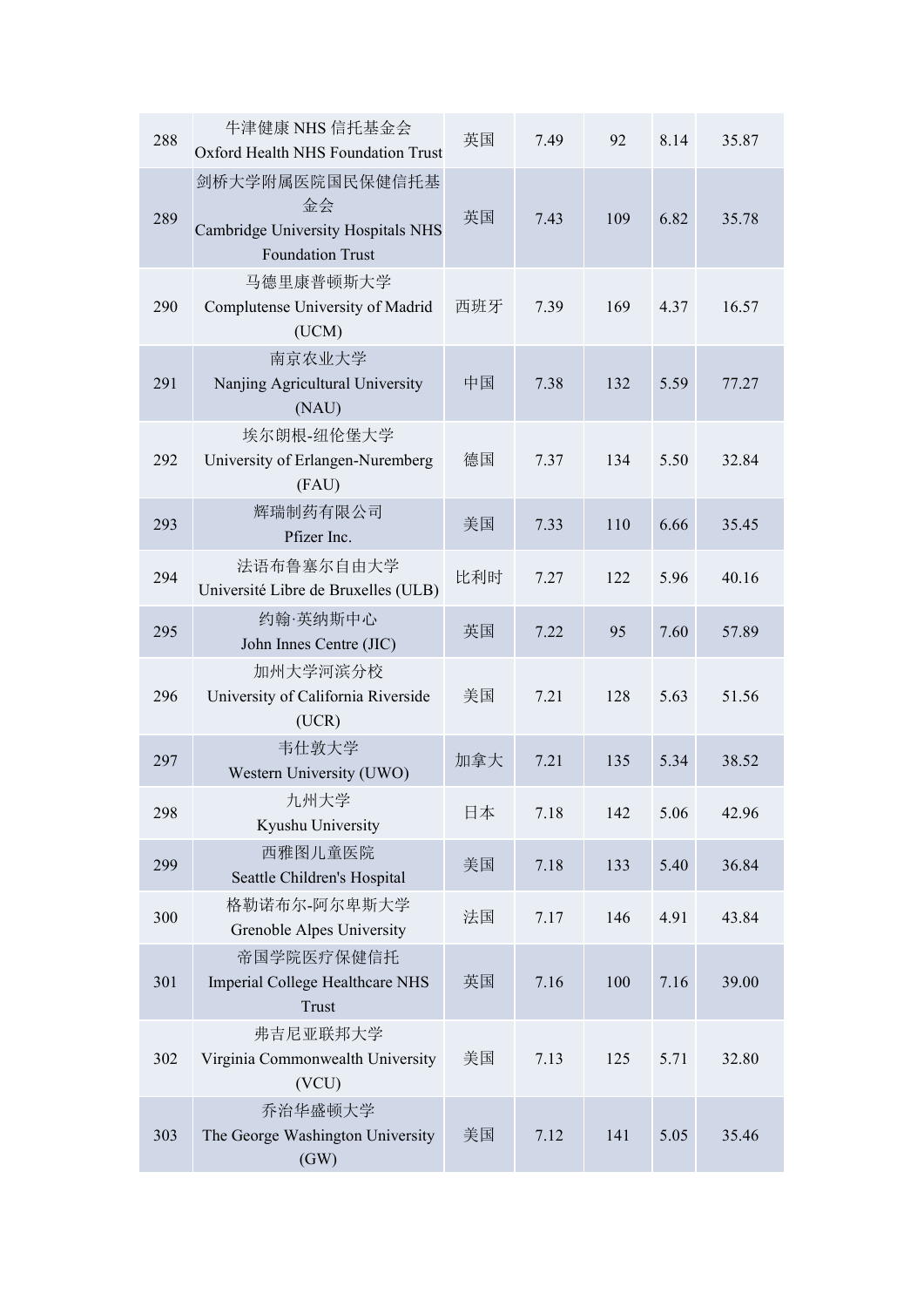| 304 | 乔治亚理工学院<br>Georgia Institute of Technology<br>(Georgia Tech)                       | 美国   | 7.12 | 121 | 5.88 | 57.02 |
|-----|------------------------------------------------------------------------------------|------|------|-----|------|-------|
| 305 | 美国农业部<br>U.S. Department of Agriculture<br>(USDA)                                  | 美国   | 7.10 | 186 | 3.82 | 32.80 |
| 306 | 美国食品药物管理局<br>U.S. Food and Drug Administration<br>(USFDA)                          | 美国   | 7.08 | 95  | 7.46 | 52.63 |
| 307 | 澳大利亚国立大学<br>Australian National University<br>(ANU)                                | 澳大利亚 | 7.08 | 136 | 5.20 | 45.59 |
| 308 | 瓦赫宁根大学及研究中心<br>Wageningen UR (University &<br>Research Centre)                     | 荷兰   | 7.07 | 156 | 4.53 | 42.95 |
| 309 | 约克大学(英国)<br>University of York                                                     | 英国   | 7.06 | 113 | 6.25 | 32.74 |
| 310 | 庆应义塾大学<br>Keio University                                                          | 日本   | 7.03 | 133 | 5.29 | 32.33 |
| 311 | 名古屋大学<br>Nagoya University                                                         | 日本   | 6.96 | 144 | 4.83 | 45.83 |
| 312 | 金山大学<br>University of the Witwatersrand,<br>Johannesburg (Wits University)         | 南非   | 6.93 | 119 | 5.82 | 26.05 |
| 313 | 广州医科大学<br>Guangzhou Medical University<br>(GMU)                                    | 中国   | 6.92 | 117 | 5.91 | 55.56 |
| 314 | 堪萨斯大学<br>The University of Kansas (KU)                                             | 美国   | 6.89 | 154 | 4.47 | 33.77 |
| 315 | 雅典国立卡波蒂斯坦大学<br>National and Kapodistrian University<br>of Athens (UOA)             | 希腊   | 6.89 | 118 | 5.84 | 23.73 |
| 316 | 托马斯杰斐逊大学<br>Thomas Jefferson University (TJU)                                      | 美国   | 6.81 | 133 | 5.12 | 37.59 |
| 317 | 萨尔布吕肯大学<br>Saarland University (Saar-Uni)                                          | 德国   | 6.80 | 107 | 6.35 | 40.19 |
| 318 | 阿根廷国家科学与技术研究委员会<br>National Scientific and Technical<br>Research Council (CONICET) | 阿根廷  | 6.78 | 138 | 4.92 | 44.20 |
| 319 | 杜兰大学<br><b>Tulane University</b>                                                   | 美国   | 6.71 | 125 | 5.36 | 31.20 |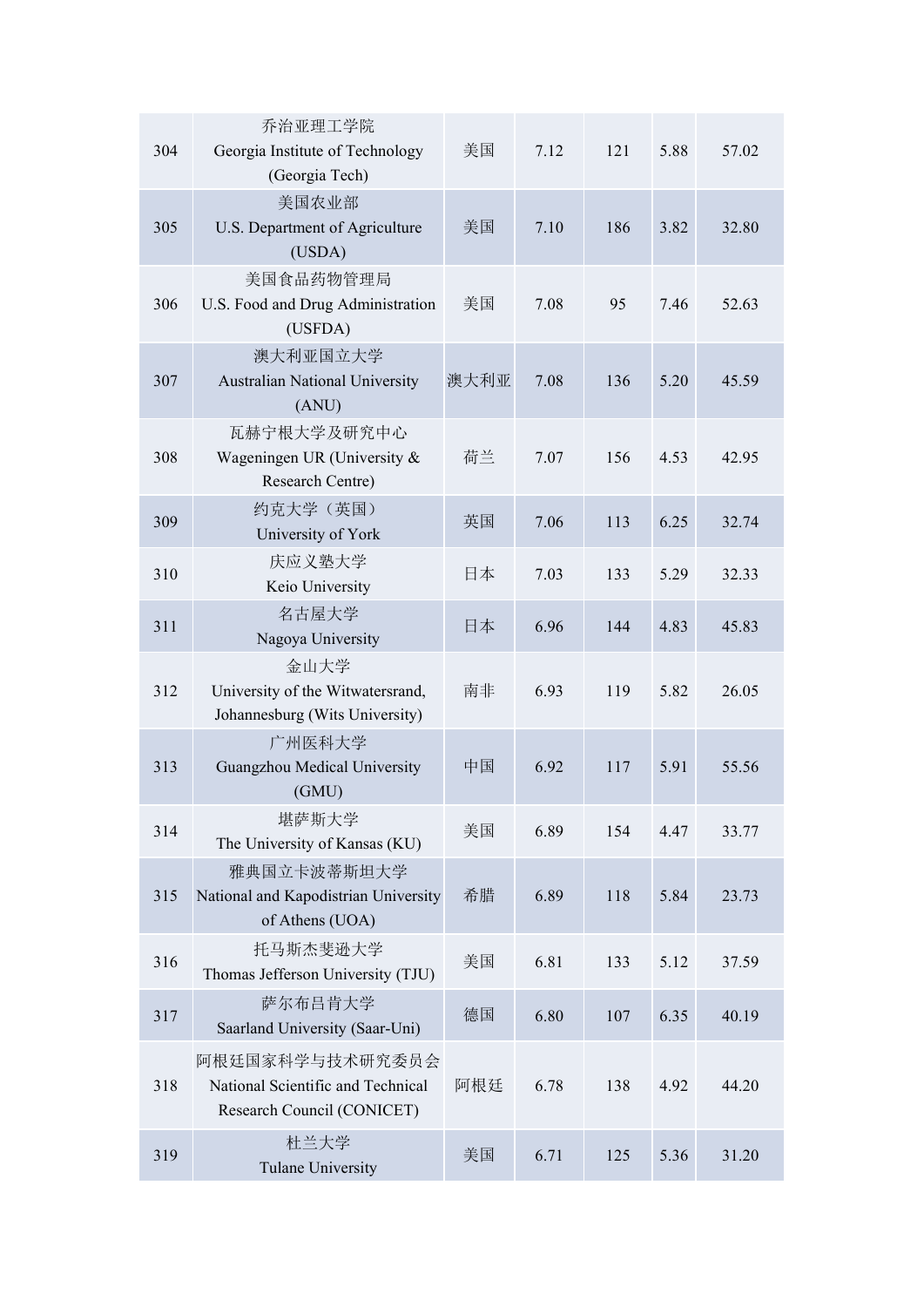| 320 | 于默奥大学<br>Umeå University (UMU)                                                 | 瑞典        | 6.69 | 138 | 4.85 | 33.33 |
|-----|--------------------------------------------------------------------------------|-----------|------|-----|------|-------|
| 321 | 莱斯特大学<br>University of Leicester                                               | 英国        | 6.68 | 127 | 5.26 | 22.83 |
| 322 | 南卡罗莱纳医科大学<br>Medical University of South Carolina<br>(MUSC)                    | 美国        | 6.60 | 124 | 5.32 | 33.87 |
| 323 | 郑州大学<br>Zhengzhou University (ZZU)                                             | 中国        | 6.49 | 114 | 5.69 | 50.00 |
| 324 | 加泰罗尼亚高等研究院<br>Catalan Institution for Research and<br>Advanced Studies (ICREA) | 西班牙       | 6.44 | 164 | 3.93 | 41.46 |
| 325 | 天津医科大学<br>Tianjin Medical University (TMC)                                     | 中国        | 6.41 | 100 | 6.41 | 58.00 |
| 326 | 弗里德里希·亚历山大大学<br>Friedrich Alexander University<br>Erlangen-Nuremberg           | 德国        | 6.41 | 124 | 5.17 | 30.65 |
| 327 | 乔治城大学<br>Georgetown University                                                 | 美国        | 6.31 | 131 | 4.82 | 19.85 |
| 328 | 中国人民解放军陆军军医大学<br>Three Military Medical University                             | 中国        | 6.30 | 82  | 7.68 | 52.44 |
| 329 | 卡内基梅隆大学<br>Carnegie Mellon University (CMU)                                    | 美国        | 6.29 | 107 | 5.88 | 54.21 |
| 330 | 加州大学圣克鲁斯分校<br>University of California Santa Cruz<br>(UCSC)                    | 美国        | 6.26 | 100 | 6.26 | 41.00 |
| 331 | 西班牙基因调控研究中心<br>Centre for Genomic Regulation<br>(CRG)                          | 西班牙       | 6.19 | 95  | 6.52 | 49.47 |
| 332 | 亚利桑那州立大学<br>Arizona State University (ASU)                                     | 美国        | 6.17 | 119 | 5.18 | 39.50 |
| 333 | 马德里自治大学<br>Autonomous University of Madrid<br>(UAM)                            | 西班牙       | 6.13 | 88  | 6.97 | 46.59 |
| 334 | 查理大学<br>Charles University (CU)                                                | 捷克共和<br>国 | 6.08 | 143 | 4.25 | 26.57 |
| 335 | 皇家马斯登 NHS 信托基金会<br>The Royal Marsden NHS Foundation<br>Trust                   | 英国        | 6.05 | 74  | 8.17 | 35.14 |
| 336 | 西湖大学<br>Westlake University                                                    | 中国        | 5.99 | 60  | 9.98 | 66.67 |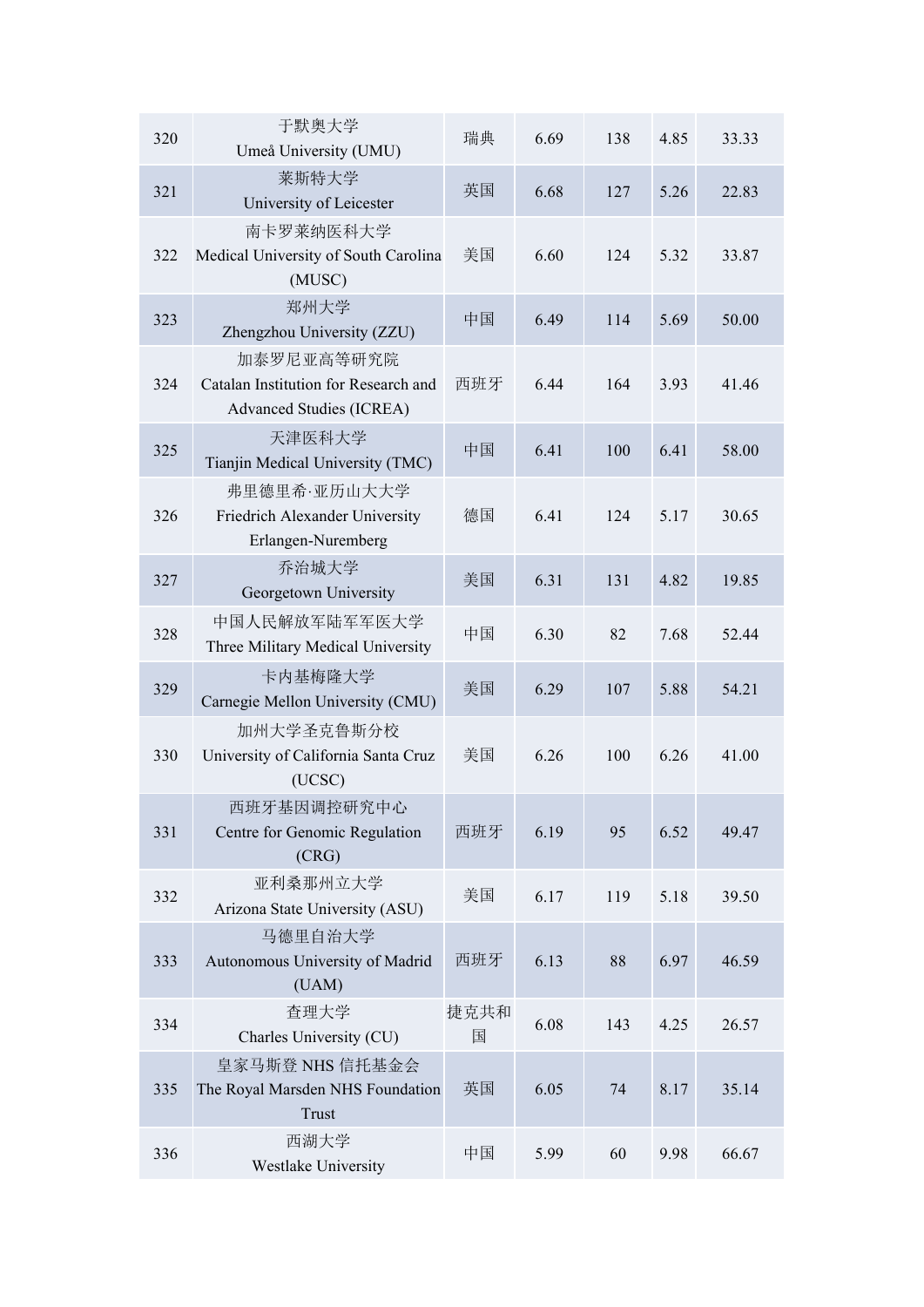| 337 | 邓迪大学<br>University of Dundee                                                    | 英国   | 5.94 | 116 | 5.12 | 39.66 |
|-----|---------------------------------------------------------------------------------|------|------|-----|------|-------|
| 338 | 雷杰纳荣制药公司<br>Regeneron Pharmaceuticals, Inc.                                     | 美国   | 5.87 | 70  | 8.39 | 34.29 |
| 339 | 巴塞罗那生物医学研究院<br>Institute for Research in Biomedicine<br>(IRB Barcelona)         | 西班牙  | 5.87 | 86  | 6.83 | 43.02 |
| 340 | 杰克逊实验室<br>The Jackson Laboratory                                                | 美国   | 5.87 | 104 | 5.64 | 32.69 |
| 341 | 耶拿大学<br>Friedrich Schiller University Jena<br>(FSU)                             | 德国   | 5.87 | 130 | 4.52 | 32.31 |
| 342 | 墨尔本健康中心<br>Melbourne Health                                                     | 澳大利亚 | 5.86 | 123 | 4.76 | 21.14 |
| 343 | 北海道大学<br>Hokkaido University (Hokudai)                                          | 日本   | 5.85 | 110 | 5.32 | 39.09 |
| 344 | 杨森制药公司<br>Janssen Pharmaceuticals, Inc.                                         | 美国   | 5.81 | 116 | 5.01 | 25.00 |
| 345 | 塔尔图大学<br>University of Tartu (UT)                                               | 爱沙尼亚 | 5.80 | 105 | 5.53 | 38.10 |
| 346 | 西安交通大学<br>Xi'an Jiaotong University (XJTU)                                      | 中国   | 5.80 | 98  | 5.91 | 41.84 |
| 347 | 蔚山大学<br>University of Ulsan (UOU)                                               | 韩国   | 5.79 | 105 | 5.51 | 39.05 |
| 348 | 诺华制药有限公司<br>Novartis International AG                                           | 瑞士   | 5.77 | 125 | 4.61 | 19.20 |
| 349 | 东北大学(美国)<br>Northeastern University (NEU)                                       | 美国   | 5.77 | 94  | 6.13 | 38.30 |
| 350 | 图尔库大学<br>University of Turku (UTU)                                              | 芬兰   | 5.74 | 112 | 5.13 | 34.82 |
| 351 | 南开大学<br>Nankai University (NKU)                                                 | 中国   | 5.72 | 91  | 6.29 | 69.23 |
| 352 | 纽约州立大学石溪分校<br>State University of New York at<br>Stony Brook (SUNY Stony Brook) | 美国   | 5.69 | 120 | 4.75 | 45.83 |
| 353 | 日本国立癌症中心<br>National Cancer Center (NCC)                                        | 日本   | 5.66 | 85  | 6.66 | 21.18 |
| 354 | 莱斯大学<br>Rice University                                                         | 美国   | 5.65 | 97  | 5.83 | 53.61 |
| 355 | 博洛尼亚大学<br>University of Bologna (UNIBO)                                         | 意大利  | 5.59 | 119 | 4.70 | 33.61 |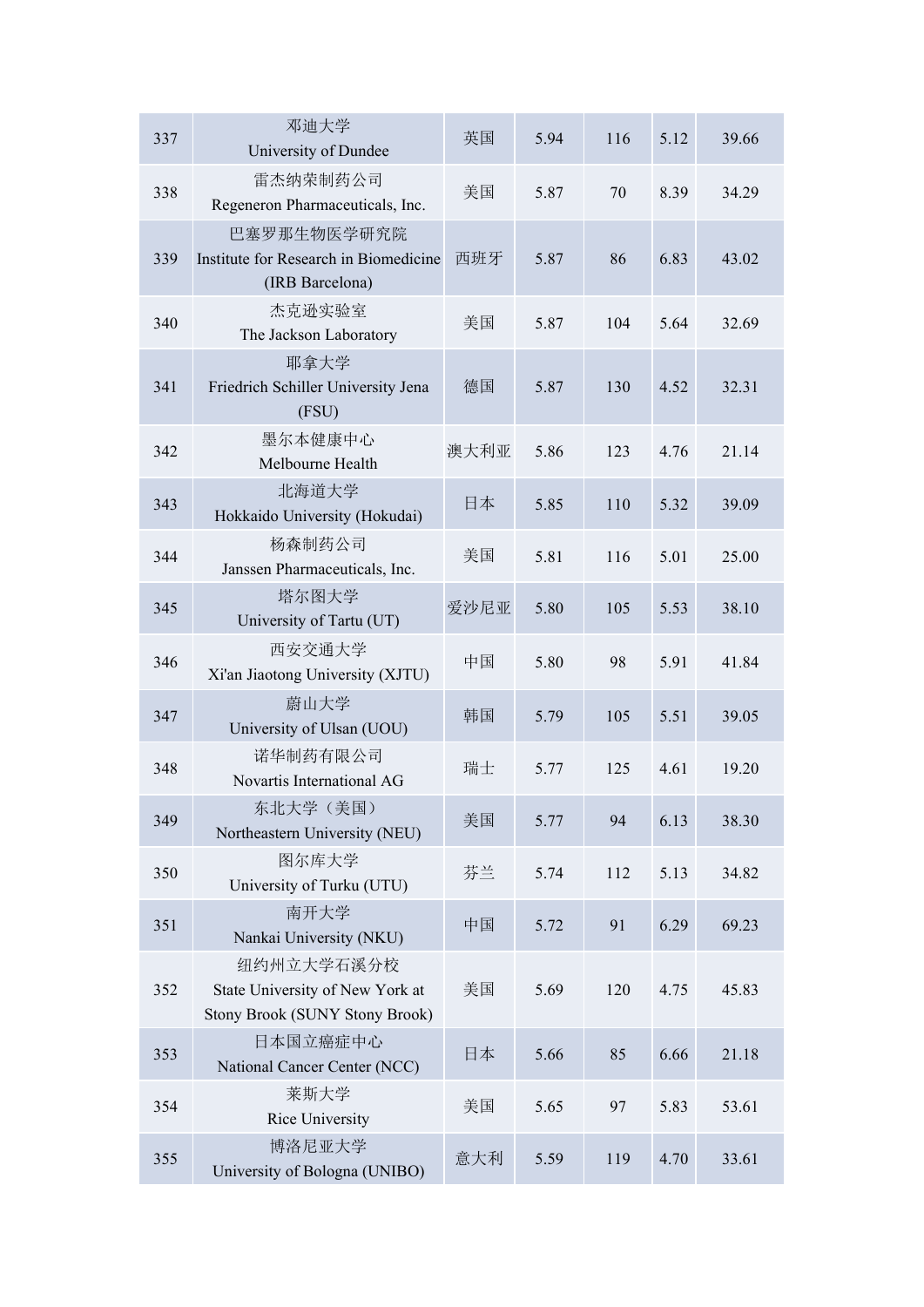| 356 | 挪威科技大学<br>Norwegian University of Science and<br>Technology (NTNU)      | 挪威   | 5.58 | 123 | 4.53 | 30.08 |
|-----|-------------------------------------------------------------------------|------|------|-----|------|-------|
| 357 | 内布拉斯加大学医学中心<br>University of Nebraska Medical<br>Center (UNMC)          | 美国   | 5.53 | 111 | 4.98 | 31.53 |
| 358 | 福建农林大学<br>Fujian Agriculture and Forestry<br>University (FAFU)          | 中国   | 5.52 | 85  | 6.50 | 70.59 |
| 359 | 加州大学圣芭芭拉分校<br>University of California Santa<br>Barbara (UCSB)          | 美国   | 5.50 | 87  | 6.32 | 49.43 |
| 360 | 意大利 Humanitas 临床研究中心<br>Istituto Clinico Humanitas                      | 意大利  | 5.49 | 86  | 6.38 | 30.23 |
| 361 | 美国礼来公司<br>Eli Lilly and Company                                         | 美国   | 5.48 | 72  | 7.61 | 27.78 |
| 362 | 密苏里大学哥伦比亚分校<br>University of Missouri-Columbia<br>(Mizzou)              | 美国   | 5.47 | 122 | 4.48 | 41.80 |
| 363 | 萨塞克斯大学<br>University of Sussex (US)                                     | 英国   | 5.46 | 85  | 6.42 | 47.06 |
| 364 | 华大基因<br><b>BGI</b>                                                      | 中国   | 5.43 | 69  | 7.86 | 53.62 |
| 365 | 路易斯安那州立大学<br>Louisiana State University (LSU)                           | 美国   | 5.43 | 119 | 4.56 | 28.57 |
| 366 | 悉尼加文医学研究所<br>Garvan Institute of Medical Research                       | 澳大利亚 | 5.40 | 81  | 6.66 | 39.51 |
| 367 | 基尔大学 (德国)<br>University of Kiel (CAU)                                   | 德国   | 5.39 | 121 | 4.45 | 31.41 |
| 368 | 加泰罗尼亚卫生研究所<br>Catalan Health Institute (ICS)                            | 西班牙  | 5.38 | 115 | 4.68 | 13.04 |
| 369 | 拉霍亚过敏和免疫学研究所<br>La Jolla Institute for Allergy and<br>Immunology (LIAI) | 美国   | 5.37 | 77  | 6.97 | 44.16 |
| 370 | 亚琛工业大学<br>RWTH Aachen University (RWTH<br>Aachen)                       | 德国   | 5.37 | 101 | 5.31 | 38.61 |
| 371 | 新墨西哥大学<br>The University of New Mexico<br>(UNM)                         | 美国   | 5.36 | 98  | 5.47 | 36.73 |
| 372 | 南特大学                                                                    | 法国   | 5.34 | 114 | 4.68 | 21.93 |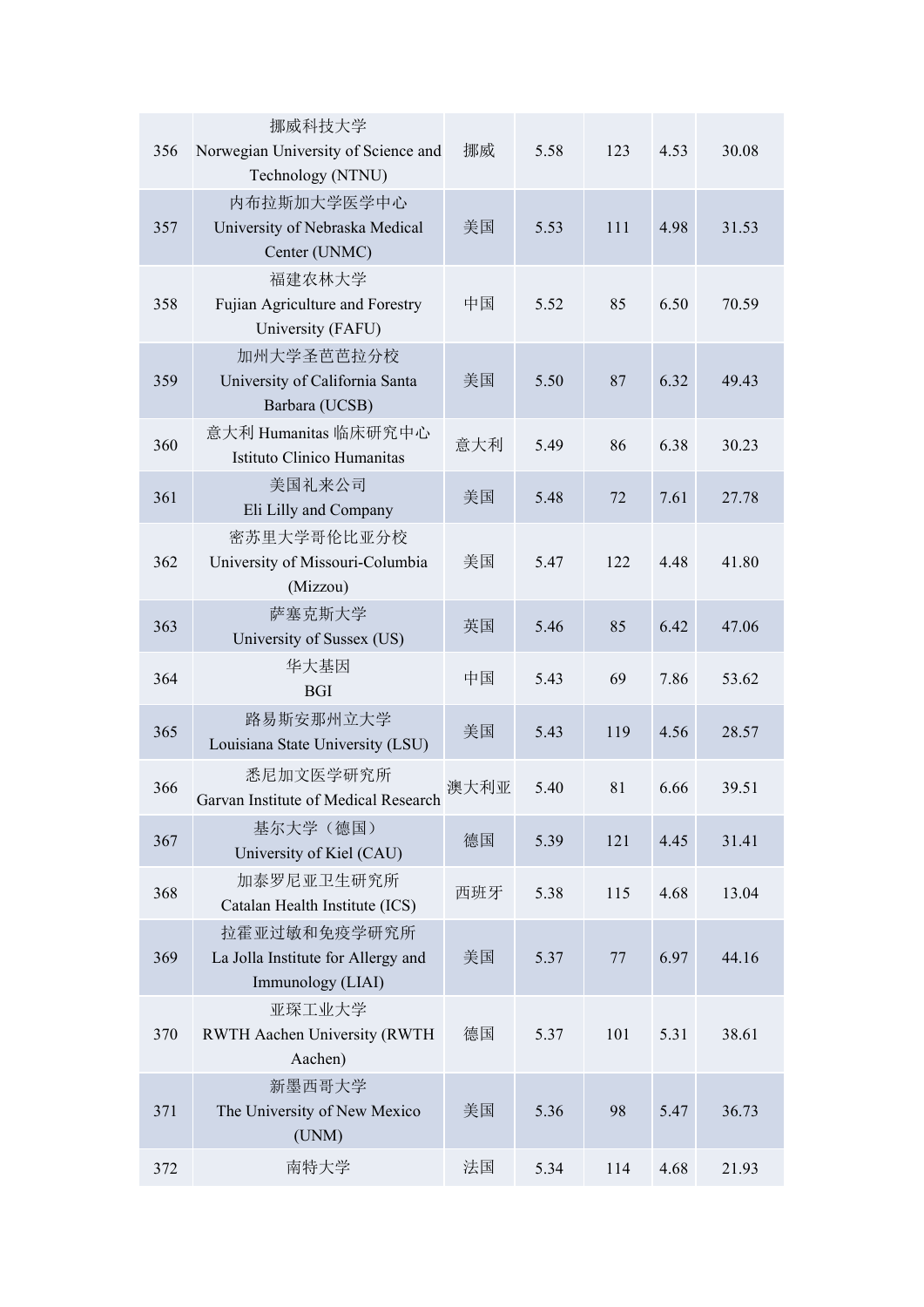|     | University of Nantes                                                      |      |      |     |      |       |
|-----|---------------------------------------------------------------------------|------|------|-----|------|-------|
| 373 | 德国默克集团<br>Merck KGaA                                                      | 德国   | 5.33 | 106 | 5.03 | 20.75 |
| 374 | 雷根斯堡大学<br>University of Regensburg (UR)                                   | 德国   | 5.30 | 106 | 5.00 | 33.96 |
| 375 | 高丽大学<br>Korea University (KU)                                             | 韩国   | 5.29 | 84  | 6.30 | 54.76 |
| 376 | 华东师范大学<br>East China Normal University<br>(ECNU)                          | 中国   | 5.29 | 75  | 7.05 | 58.67 |
| 377 | 纽约长老会医院<br>NewYork-Presbyterian Hospital                                  | 美国   | 5.23 | 88  | 5.94 | 28.41 |
| 378 | 罗马大学<br>Sapienza University of Rome                                       | 意大利  | 5.19 | 102 | 5.09 | 30.39 |
| 379 | 鲁汶大学<br>Catholic University of Louvain<br>(UCL)                           | 比利时  | 5.19 | 99  | 5.24 | 23.23 |
| 380 | 三星医学中心<br><b>Samsung Medical Center</b>                                   | 韩国   | 5.18 | 81  | 6.40 | 41.98 |
| 381 | 韩国基础科学院<br>Institute for Basic Science (IBS)                              | 韩国   | 5.18 | 72  | 7.19 | 70.83 |
| 382 | 荷兰皇家科学院<br>The Royal Netherlands Academy of<br>Arts and Sciences (KNAW)   | 荷兰   | 5.17 | 76  | 6.80 | 50.00 |
| 383 | 佛蒙特大学<br>University of Vermont (UVM)                                      | 美国   | 5.14 | 100 | 5.14 | 30.00 |
| 384 | 波尔图大学<br>University of Porto (UP)                                         | 葡萄牙  | 5.14 | 92  | 5.59 | 33.70 |
| 385 | 澳大利亚默多克儿童研究所<br>Murdoch Childrens Research Institute                      | 澳大利亚 | 5.12 | 90  | 5.69 | 36.67 |
| 386 | 米兰-比可卡大学<br>University of Milano-Bicocca<br>(UNIMIB)                      | 意大利  | 5.11 | 92  | 5.55 | 26.09 |
| 387 | 桑福德伯翰医学研究所<br>Sanford Burnham Prebys Medical<br>Discovery Institute (SBP) | 美国   | 5.11 | 81  | 6.31 | 41.98 |
| 388 | 马尔堡大学<br>Philipps University of Marburg (Uni<br>Marburg)                  | 德国   | 5.09 | 110 | 4.63 | 40.00 |
| 389 | 卢加诺大学<br>University of Italian Switzerland /                              | 瑞士   | 5.06 | 56  | 9.03 | 37.50 |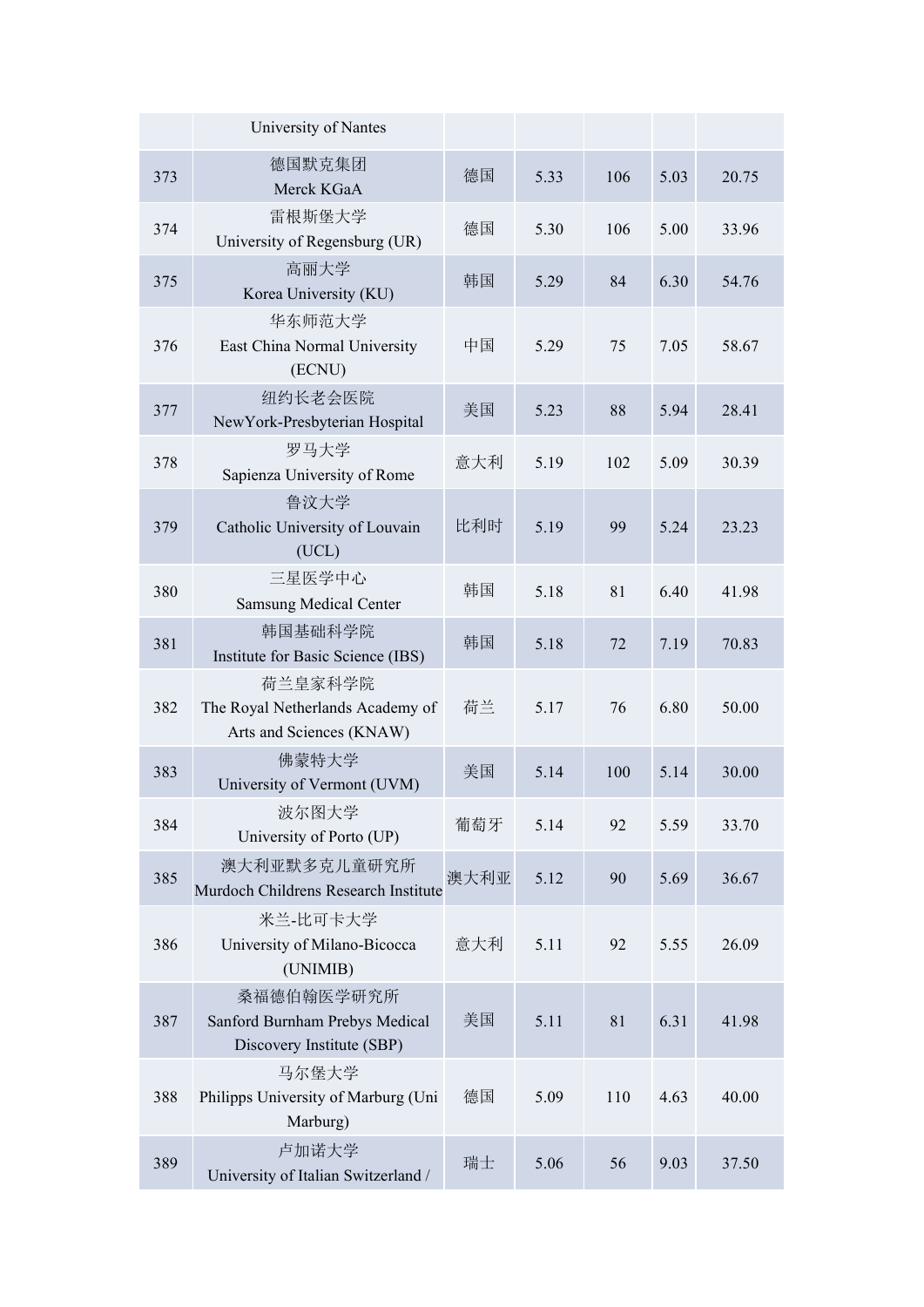|     | University of Lugano (USI)                                                                 |     |      |     |      |       |
|-----|--------------------------------------------------------------------------------------------|-----|------|-----|------|-------|
| 390 | 弗雷德里克癌症研究国家实验室<br>Frederick National Laboratory for<br><b>Cancer Research</b>              | 美国  | 5.02 | 135 | 3.72 | 16.30 |
| 391 | 奥克兰大学(新西兰)<br>The University of Auckland                                                   | 新西兰 | 5.01 | 103 | 4.86 | 30.10 |
| 392 | 安特卫普大学<br>University of Antwerp (UA)                                                       | 比利时 | 5.01 | 83  | 6.03 | 30.12 |
| 393 | 夸祖鲁·纳塔尔大学<br>University of KwaZulu-Natal<br>(UKZN)                                         | 南非  | 5.00 | 63  | 7.94 | 33.33 |
| 394 | 泰恩河畔纽卡斯尔医院NHS信托基<br>金会<br>The Newcastle Upon Tyne Hospitals<br>NHS Foundation Trust (NUTH) | 英国  | 5.00 | 91  | 5.49 | 19.78 |
| 395 | 查示巴医学中心<br>Chaim Sheba Medical Center                                                      | 以色列 | 4.98 | 79  | 6.30 | 25.32 |
| 396 | 俄罗斯科学院<br>Russian Academy of Sciences (RAS)                                                | 俄罗斯 | 4.94 | 127 | 3.89 | 26.77 |
| 397 | 都柏林大学<br>The University of Dublin                                                          | 爱尔兰 | 4.92 | 116 | 4.24 | 30.17 |
| 398 | 中国人民解放军海军军医大学<br>Second Military Medical University                                        | 中国  | 4.89 | 55  | 8.90 | 74.55 |
| 399 | 史密森尼博物院<br>Smithsonian Institution                                                         | 美国  | 4.87 | 88  | 5.54 | 45.45 |
| 400 | 马克西玛王妃中心<br>Princess Maxima Centre for Pediatric<br>Oncology (PMC)                         | 荷兰  | 4.87 | 63  | 7.73 | 44.44 |
| 401 | 巴黎第十二大学<br>Paris-Est Créteil University (UPEC)                                             | 法国  | 4.85 | 79  | 6.14 | 41.77 |
| 402 | 遗传与分子细胞生物学研究所<br>Institute of Genetics and of Molecular<br>and Cellular Biology            | 法国  | 4.79 | 55  | 8.70 | 56.36 |
| 403 | 拉什大学<br>Rush University                                                                    | 美国  | 4.75 | 116 | 4.10 | 25.00 |
| 404 | 东京医科牙科大学<br>Tokyo Medical and Dental University<br>(TMDU)                                  | 日本  | 4.74 | 98  | 4.84 | 38.78 |
| 405 | 德国糖尿病研究中心<br>German Center for Diabetes Research                                           | 德国  | 4.72 | 65  | 7.27 | 49.23 |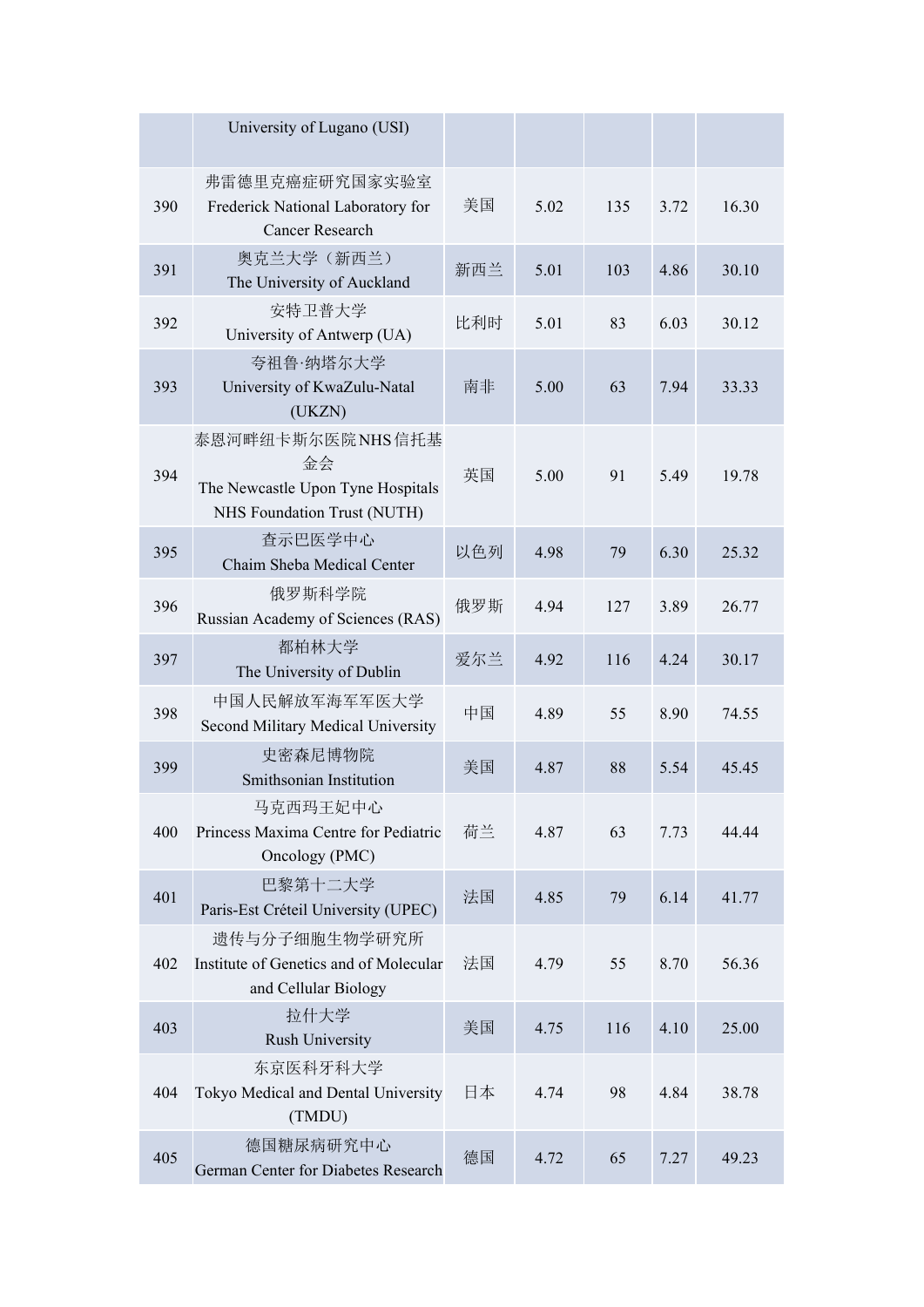|     | (DZD)                                                                                   |     |      |        |       |       |
|-----|-----------------------------------------------------------------------------------------|-----|------|--------|-------|-------|
| 406 | 奥地利科学技术研究所<br>Institute of Science and Technology<br>Austria (IST Austria)              | 奥地利 | 4.70 | 71     | 6.62  | 45.07 |
| 407 | 艾伦脑科学研究所<br>Allen Institute for Brain Science                                           | 美国  | 4.70 | 41     | 11.46 | 51.22 |
| 408 | 弗吉尼亚理工学院暨州立大学<br>Virginia Polytechnic Institute and<br>State University (Virginia Tech) | 美国  | 4.69 | 86     | 5.45  | 47.67 |
| 409 | 丹麦技术大学<br>Technical University of Denmark<br>(DTU)                                      | 丹麦  | 4.66 | 93     | 5.01  | 49.46 |
| 410 | 筑波大学<br>University of Tsukuba                                                           | 日本  | 4.65 | 106    | 4.39  | 35.85 |
| 411 | 墨西哥国立自治大学<br>National Autonomous University of<br>Mexico (UNAM)                         | 墨西哥 | 4.64 | 94     | 4.94  | 39.36 |
| 412 | 肯塔基大学<br>University of Kentucky (UK)                                                    | 美国  | 4.61 | 122    | 3.78  | 28.69 |
| 413 | 代尔夫特理工大学<br>Delft University of Technology (TU<br>Delft)                                | 荷兰  | 4.60 | 55     | 8.36  | 50.91 |
| 414 | 荷兰皇家艺术与科学学院<br>Royal Netherlands Academy of Arts<br>and Sciences (KNAW)                 | 荷兰  | 4.59 | 70     | 6.56  | 50.00 |
| 415 | 俄勒冈大学<br>University of Oregon (UO)                                                      | 美国  | 4.58 | $78\,$ | 5.87  | 53.85 |
| 416 | 熊本大学<br>Kumamoto University                                                             | 日本  | 4.57 | 81     | 5.64  | 54.32 |
| 417 | 哈尔滨医科大学<br>Harbin Medical University (HMU)                                              | 中国  | 4.56 | 72     | 6.33  | 41.67 |
| 418 | 贝勒大学<br><b>Baylor University</b>                                                        | 美国  | 4.55 | 58     | 7.85  | 31.03 |
| 419 | 卑诗癌症中心<br>BC Cancer Agency (BCCA)                                                       | 加拿大 | 4.49 | 68     | 6.60  | 35.29 |
| 420 | 马尼托巴大学<br>University of Manitoba                                                        | 加拿大 | 4.48 | 98     | 4.57  | 29.59 |
| 421 | 洛林大学<br>University of Lorraine (UL)                                                     | 法国  | 4.48 | 82     | 5.46  | 29.27 |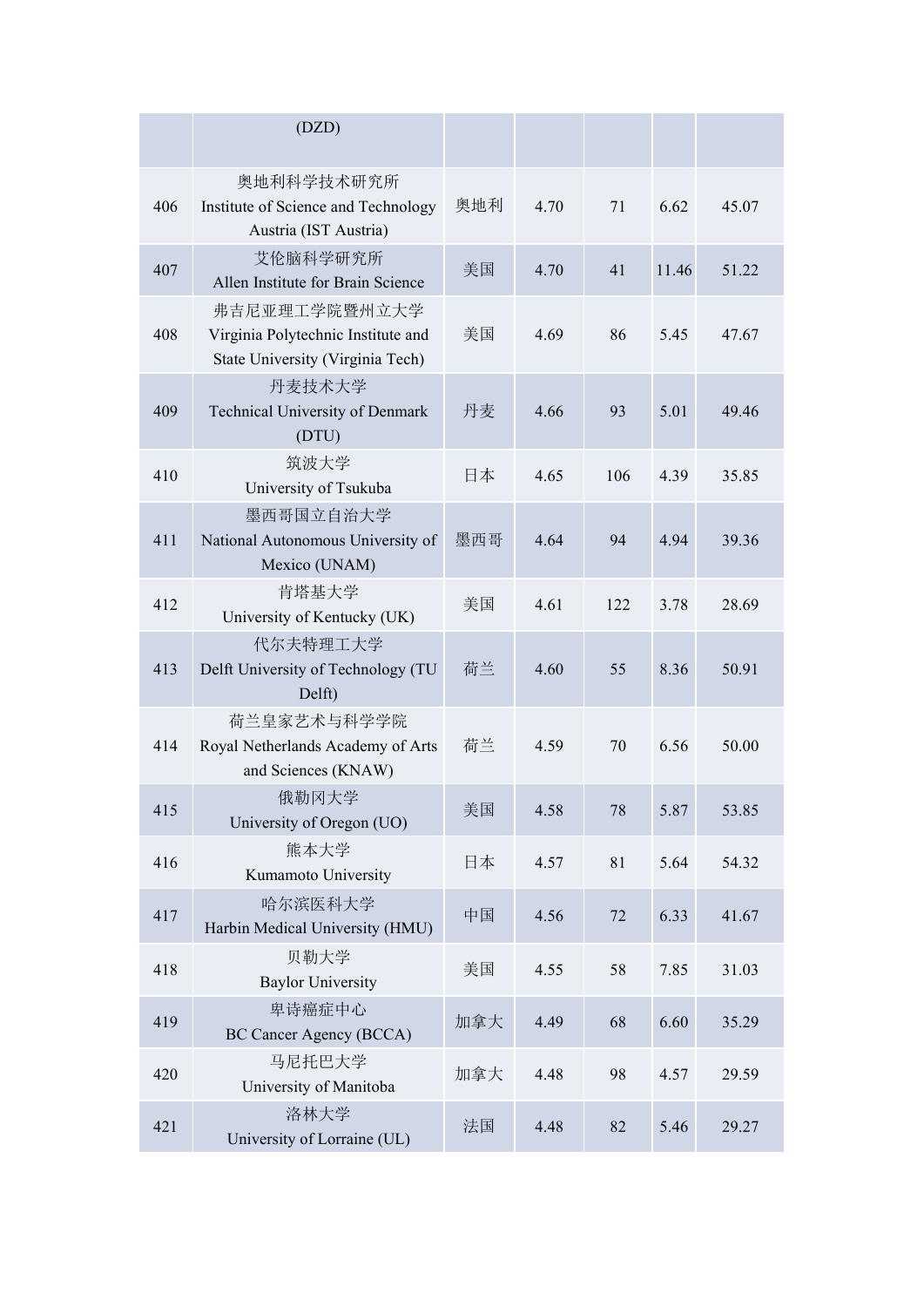| 422 | 温州医科大学<br>Wenzhou Medical University<br>(WMU)                                                                                            | 中国        | 4.46 | 79  | 5.65 | 53.16 |
|-----|------------------------------------------------------------------------------------------------------------------------------------------|-----------|------|-----|------|-------|
| 423 | 雷恩第一大学<br>University of Rennes 1                                                                                                         | 法国        | 4.45 | 106 | 4.20 | 25.47 |
| 424 | 皇家理工学院<br>KTH Royal Institute of Technology                                                                                              | 瑞典        | 4.44 | 61  | 7.28 | 49.18 |
| 425 | 马萨里克大学<br>Masaryk University (MU)                                                                                                        | 捷克共和<br>国 | 4.44 | 99  | 4.48 | 37.37 |
| 426 | 德克萨斯大学圣安东尼奥健康科学<br>中心<br>The University of Texas Health<br>Science Center at San Antonio (UT<br>Health Science Center at San<br>Antonio) | 美国        | 4.44 | 96  | 4.62 | 34.38 |
| 427 | 安徽医科大学<br>Anhui Medical University (AHMU)                                                                                                | 中国        | 4.42 | 71  | 6.22 | 49.30 |
| 428 | 卑尔根大学<br>University of Bergen (UIB)                                                                                                      | 挪威        | 4.41 | 109 | 4.05 | 19.27 |
| 429 | 韦恩州立大学<br>Wayne State University (WSU)                                                                                                   | 美国        | 4.40 | 108 | 4.08 | 28.70 |
| 430 | 女王大学<br>Queen's University                                                                                                               | 加拿大       | 4.39 | 93  | 4.73 | 24.73 |
| 431 | 塞维利亚大学<br>University of Seville (US)                                                                                                     | 西班牙       | 4.39 | 87  | 5.04 | 41.38 |
| 432 | Oswaldo 克鲁兹基金会<br>Oswaldo Cruz Foundation<br>(FIOCRUZ)                                                                                   | 巴西        | 4.38 | 90  | 4.87 | 30.00 |
| 433 | 奥古斯塔大学<br>Augusta University                                                                                                             | 美国        | 4.37 | 62  | 7.04 | 46.77 |
| 434 | 佛罗伦萨大学<br>University of Florence (UNIFI)                                                                                                 | 意大利       | 4.34 | 100 | 4.34 | 27.00 |
| 435 | 密西西比大学<br>University of Mississippi (Ole Miss)                                                                                           | 美国        | 4.32 | 95  | 4.55 | 17.89 |
| 436 | 俄克拉荷马大学<br>The University of Oklahoma (OU)                                                                                               | 美国        | 4.31 | 82  | 5.26 | 32.93 |
| 437 | 美国安进公司<br>Amgen Inc.                                                                                                                     | 美国        | 4.31 | 61  | 7.06 | 29.51 |
| 438 | 康斯坦茨大学<br>University of Konstanz                                                                                                         | 德国        | 4.29 | 63  | 6.81 | 58.73 |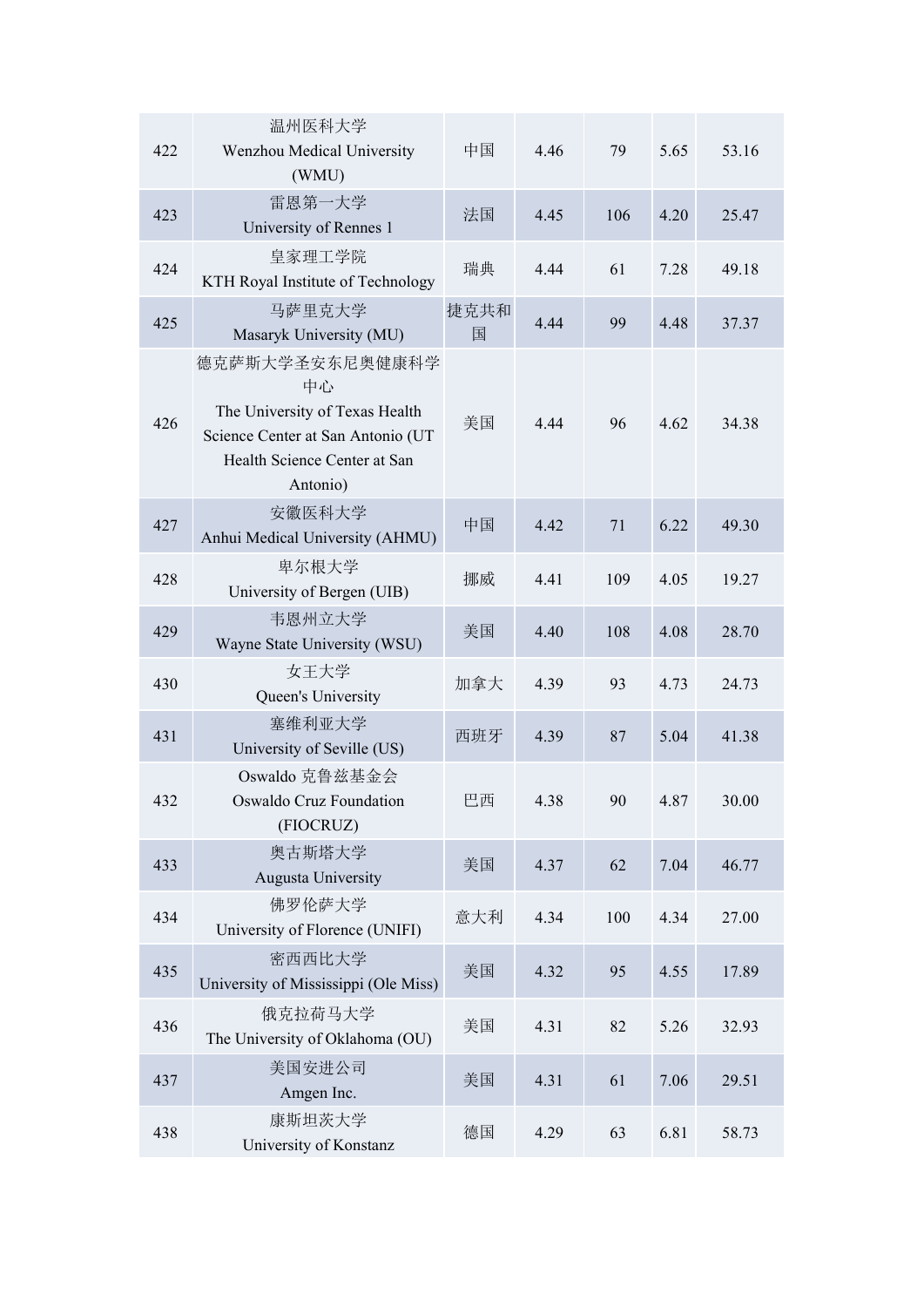| 439 | 达尔豪斯大学<br>Dalhousie University                                             | 加拿大  | 4.27 | 88  | 4.85 | 28.41 |
|-----|----------------------------------------------------------------------------|------|------|-----|------|-------|
| 440 | 因斯布鲁克医科大学<br>Medical University of Innsbruck<br>(MUI)                      | 奥地利  | 4.27 | 84  | 5.08 | 27.38 |
| 441 | 圣拉斐尔生命健康大学<br>Università Vita-Salute San Raffaele<br><b>MILANO</b>         | 意大利  | 4.26 | 70  | 6.09 | 38.57 |
| 442 | 巴黎高科国立生命与环境工程学院<br>AgroParisTech                                           | 法国   | 4.25 | 83  | 5.12 | 43.37 |
| 443 | 昆士兰医学研究院<br>Queensland Institute of Medical<br>Research                    | 澳大利亚 | 4.24 | 81  | 5.24 | 38.27 |
| 444 | 国家心血管研究中心<br>National Center for Cardiovascular<br>Research (CNIC)         | 西班牙  | 4.23 | 50  | 8.45 | 44.00 |
| 445 | 昆士兰 QIMR 伯格霍夫医学研究所<br>QIMR Berghofer Medical Research 澳大利亚<br>Institute    |      | 4.22 | 80  | 5.28 | 38.75 |
| 446 | 乐卓博大学<br>La Trobe University                                               | 澳大利亚 | 4.20 | 86  | 4.89 | 23.26 |
| 447 | 苏州大学<br>Soochow University                                                 | 中国   | 4.20 | 78  | 5.38 | 56.41 |
| 448 | 国王学院医院 NHS 信托基金会<br>King's College Hospital NHS<br><b>Foundation Trust</b> | 英国   | 4.19 | 73  | 5.74 | 26.03 |
| 449 | 那不勒斯费德里克二世大学<br>University of Naples Federico II<br>(UNINA)                | 意大利  | 4.17 | 116 | 3.60 | 20.69 |
| 450 | 圣心天主教大学<br>Catholic University of the Sacred<br>Heart (UCSC)               | 意大利  | 4.17 | 77  | 5.41 | 22.08 |
| 451 | 法国国家农业研究院<br>French National Institute for<br>Agricultural Research (INRA) | 法国   | 4.17 | 125 | 3.33 | 28.00 |
| 452 | 西蒙弗雷泽大学<br>Simon Fraser University (SFU)                                   | 加拿大  | 4.12 | 60  | 6.87 | 48.33 |
| 453 | 纽约基因组中心<br>New York Genome Center (NYGC)                                   | 美国   | 4.09 | 51  | 8.02 | 35.29 |
| 454 | 科罗拉多州立大学<br>Colorado State University (CSU)                                | 美国   | 4.09 | 93  | 4.40 | 40.86 |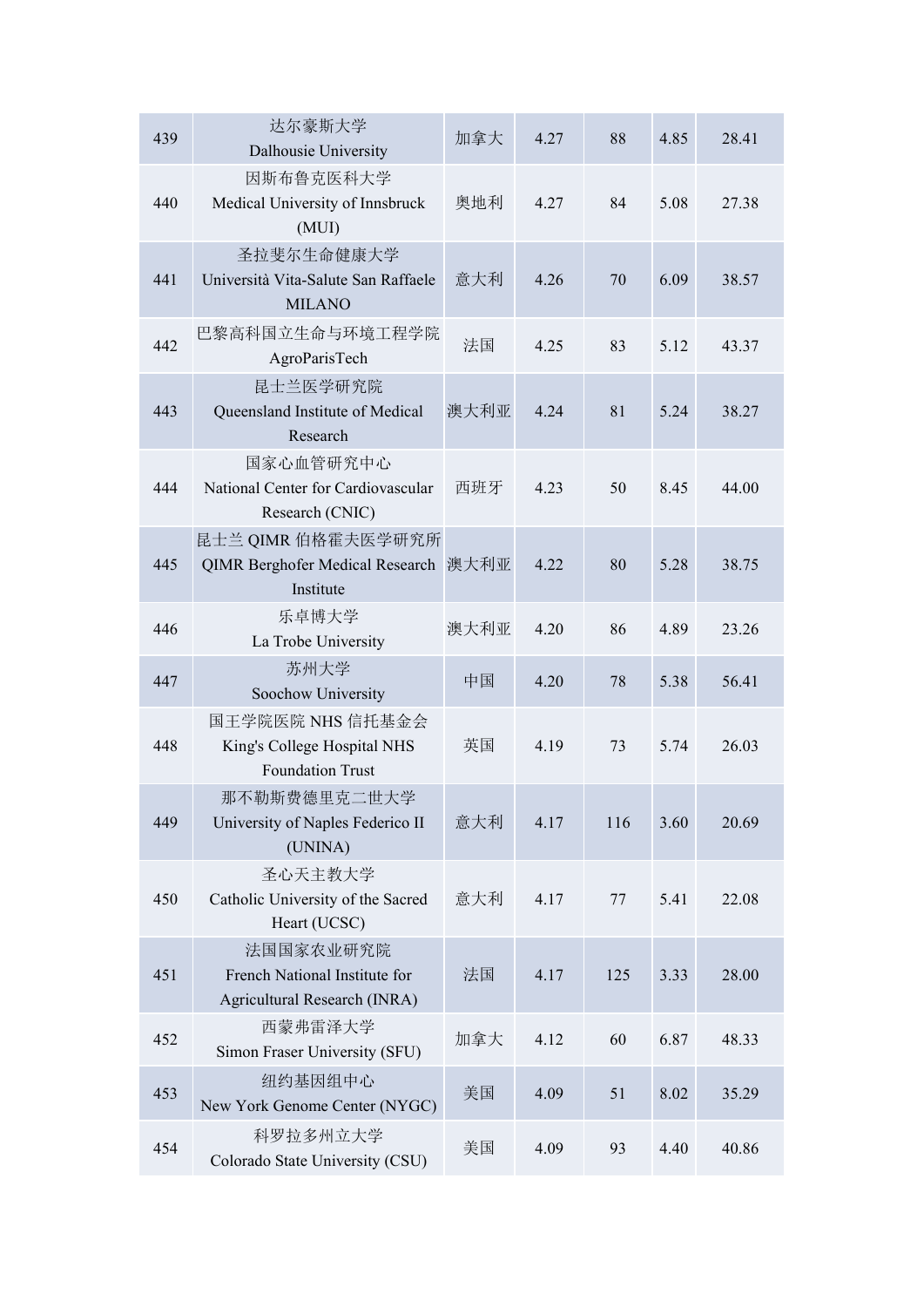| 455 | 佛罗里达州马约诊所<br>Mayo Clinic in Florida                                         | 美国        | 4.09 | 90 | 4.54 | 23.33 |
|-----|-----------------------------------------------------------------------------|-----------|------|----|------|-------|
| 456 | 纳瓦拉大学<br>University of Navarra (UNAV)                                       | 西班牙       | 4.08 | 88 | 4.64 | 26.14 |
| 457 | 德国国家肿瘤中心<br>National Center for Tumor Diseases                              | 德国        | 4.07 | 70 | 5.82 | 32.86 |
| 458 | 北京师范大学<br>Beijing Normal University (BNU)                                   | 中国        | 4.05 | 59 | 6.86 | 62.71 |
| 459 | 华盛顿州立大学<br>Washington State University (WSU)                                | 美国        | 4.02 | 88 | 4.57 | 45.45 |
| 460 | 深圳大学<br>Shenzhen University (SZU)                                           | 中国        | 4.01 | 63 | 6.37 | 61.90 |
| 461 | 中国人民解放军总医院<br>Chinese PLA General Hospital                                  | 中国        | 4.01 | 60 | 6.68 | 51.67 |
| 462 | 美国威斯达研究所<br>The Wistar Institute                                            | 美国        | 4.00 | 56 | 7.14 | 57.14 |
| 463 | 西北农林科技大学<br>Northwest A&F University<br>(NWAFU)                             | 中国        | 4.00 | 76 | 5.26 | 65.79 |
| 464 | 德国肺癌研究中心<br>The German Center for Lung<br>Research                          | 德国        | 3.99 | 79 | 5.05 | 29.11 |
| 465 | 爱荷华州立大学<br>Iowa State University (ISU)                                      | 美国        | 3.98 | 75 | 5.31 | 53.33 |
| 466 | 香港科技大学<br>Hong Kong University of Science<br>and Technology (HKUST)         | 中国        | 3.98 | 65 | 6.12 | 53.85 |
| 467 | 南佛罗里达大学<br>University of South Florida (USF)                                | 美国        | 3.97 | 89 | 4.47 | 30.34 |
| 468 | 仁爱大学<br>Humanitas University                                                | 意大利       | 3.95 | 72 | 5.48 | 25.00 |
| 469 | 休斯顿卫理公会医院<br><b>Houston Methodist</b>                                       | 美国        | 3.95 | 56 | 7.05 | 44.64 |
| 470 | 阿卜杜拉国王科技大学<br>King Abdullah University of Science<br>and Technology (KAUST) | 沙特阿拉<br>伯 | 3.94 | 67 | 5.89 | 56.72 |
| 471 | 瑞典农业科学大学<br>Swedish University of Agricultural<br>Sciences (SLU)            | 瑞典        | 3.91 | 89 | 4.40 | 46.07 |
| 472 | 西班牙国家癌症研究中心<br>Spanish National Cancer Research                             | 西班牙       | 3.90 | 68 | 5.73 | 38.24 |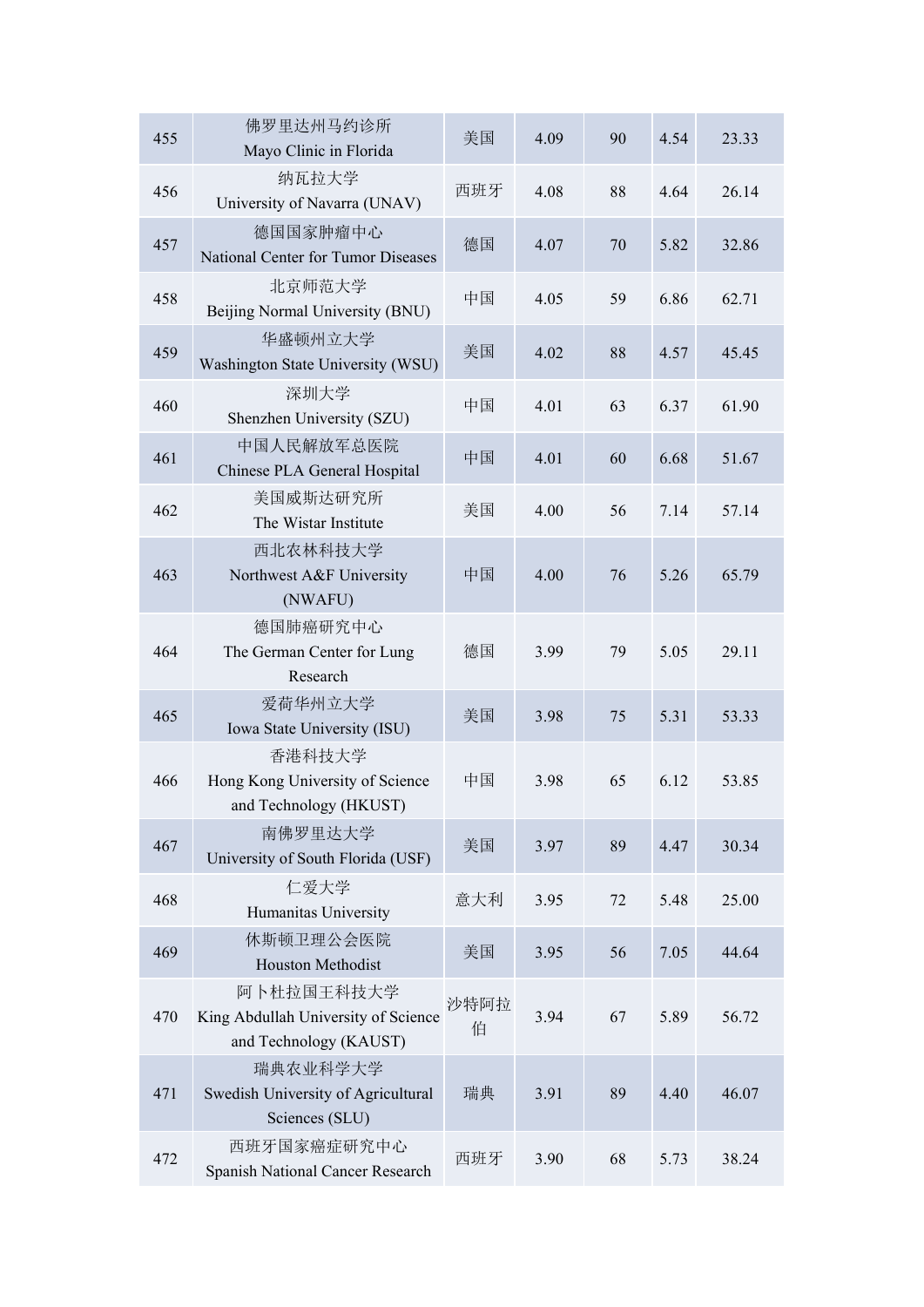|     | Centre (CNIO)                                                             |      |      |     |      |       |
|-----|---------------------------------------------------------------------------|------|------|-----|------|-------|
| 473 | 里斯本大学<br>University of Lisbon (ULISBOA)                                   | 葡萄牙  | 3.89 | 80  | 4.86 | 35.00 |
| 474 | 赫尔辛基与新地省医护区<br>The Hospital District of Helsinki and<br>Uusimaa (HUS)     | 芬兰   | 3.87 | 92  | 4.21 | 23.91 |
| 475 | 肯尼亚医学研究所<br>Kenya Medical Research Institute<br>(KEMRI)                   | 肯尼亚  | 3.87 | 52  | 7.45 | 28.85 |
| 476 | 巴黎第六大学<br>Pierre and Marie Curie University<br>(UPMC) - Paris 6           | 法国   | 3.84 | 86  | 4.47 | 25.58 |
| 477 | 格里菲斯大学<br>Griffith University                                             | 澳大利亚 | 3.84 | 61  | 6.30 | 47.54 |
| 478 | Schleswig Holstein 大学<br>Schleswig Holstein University                    | 德国   | 3.82 | 92  | 4.15 | 23.91 |
| 479 | 斯科讷大学医院<br>Skåne University Hospital (SUS)                                | 瑞典   | 3.81 | 82  | 4.64 | 21.95 |
| 480 | 日本科学技术振兴机构<br>Japan Science and Technology<br>Agency (JST)                | 日本   | 3.79 | 77  | 4.93 | 61.04 |
| 481 | 麻省大学阿姆赫斯特分校<br>University of Massachusetts Amherst<br>(UMass Amherst)     | 美国   | 3.79 | 78  | 4.86 | 39.74 |
| 482 | 瓦伦西亚大学<br>University of Valencia (UV)                                     | 西班牙  | 3.78 | 79  | 4.79 | 26.58 |
| 483 | 北京生命科学研究所<br>National Institute of Biological<br>Sciences, Beijing (NIBS) | 中国   | 3.78 | 53  | 7.13 | 56.60 |
| 484 | 科罗拉多大学丹佛分校<br>University of Colorado Denver (UC<br>Denver)                | 美国   | 3.78 | 108 | 3.50 | 23.15 |
| 485 | 热那亚大学<br>University of Genoa                                              | 意大利  | 3.76 | 80  | 4.70 | 26.25 |
| 486 | 强生公司<br>Johnson & Johnson                                                 | 美国   | 3.75 | 94  | 3.99 | 20.21 |
| 487 | 巴依兰大学<br>Bar-Ilan University (BIU)                                        | 以色列  | 3.73 | 62  | 6.01 | 46.77 |
| 488 | 吉林大学<br>Jilin University (JLU)                                            | 中国   | 3.71 | 70  | 5.30 | 40.00 |